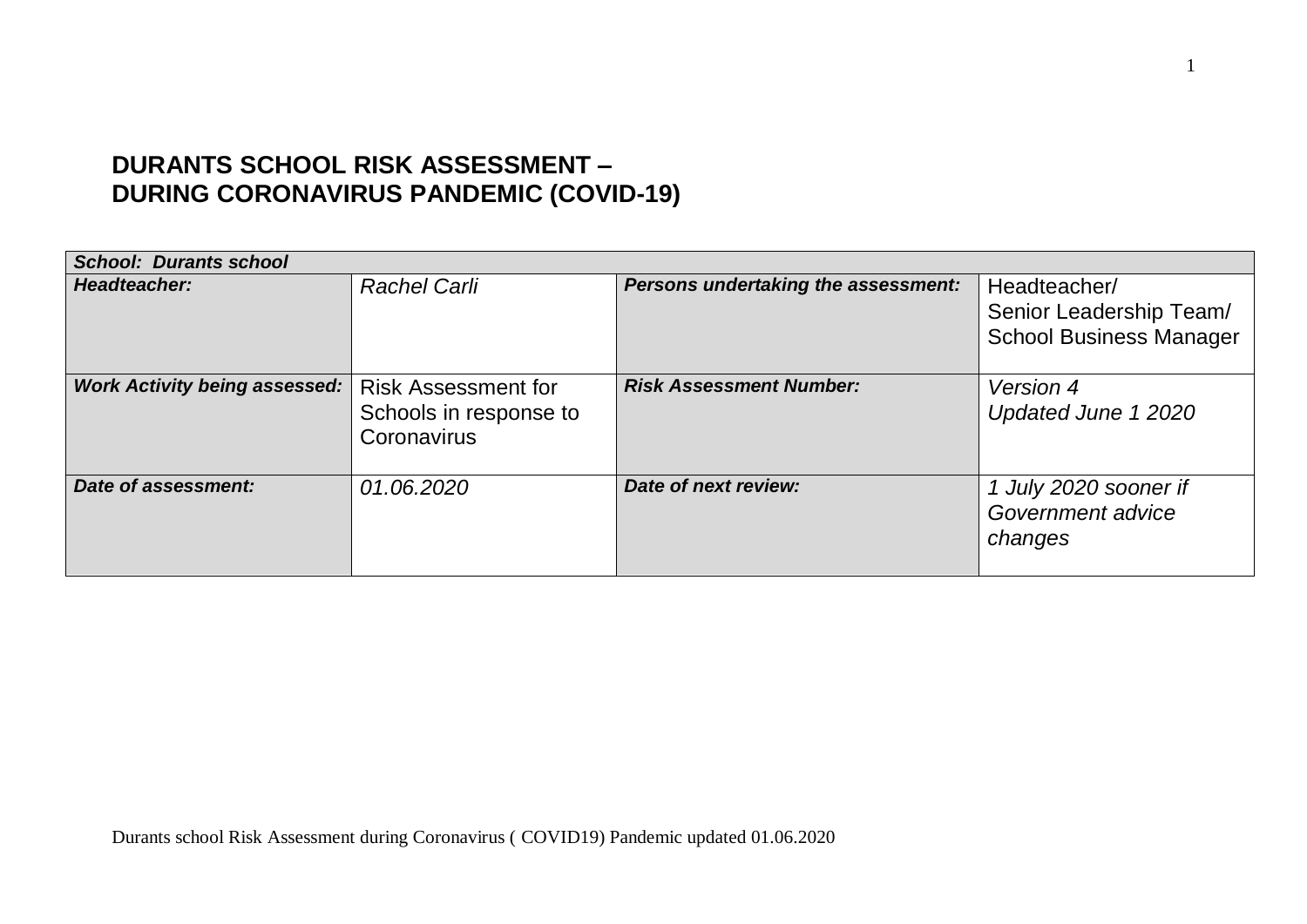| <b>SCOPE OF OPERATION, LOCATION AND TIME</b>                                                                                                                                                                                                                                                                                                              | <b>ASSOCIATED GUIDANCE</b>                                                                                                                                          |
|-----------------------------------------------------------------------------------------------------------------------------------------------------------------------------------------------------------------------------------------------------------------------------------------------------------------------------------------------------------|---------------------------------------------------------------------------------------------------------------------------------------------------------------------|
| <b>SCOPE OF OPERATION (description of tasks being undertaken):</b><br>facilities/activities relevant to your school                                                                                                                                                                                                                                       | <b>NHS 111</b><br>https://111.nhs.uk/covid-19                                                                                                                       |
| Education settings must be able to achieve the following controls as defined by the<br>Department of Education before opening the school to a wider population. The<br>Risk Assessment must be reviewed by Head Teachers point by point and where<br>actions are implemented, they must be reworded to show how the controls have been<br>applied.        | Government guidance:<br>https://www.gov.uk/coronavirus<br>https://www.gov.uk/government/organisations/public-<br>health-england                                     |
| Where points are not completed but will need to be addressed, they should be placed<br>in Further Actions Required column with a time frame for completion. Items that are not<br>applicable to the school's specific settings should be deleted.                                                                                                         | www.gov.uk/government/publications/coronavirus-<br>outbreak-faqs<br>Actions for educational and childcare settings to prepare<br>for wider opening from 1 June 2020 |
| Specific groups will not be able to attend school following reopening, the advice from DfE is as<br>follows:                                                                                                                                                                                                                                              | Coronavirus (COVID-19): implementing protective<br>measures in education and childcare settings<br>What parents and carers need to know about schools               |
| Vulnerable children and young people (0 to 18 years of age) who have been<br>1.<br>classed as clinically extremely vulnerable due to pre-existing medical<br>conditions have been advised to shield. These children should not attend<br>school or childcare, and they should continue to be supported at home as much as<br>possible.                    | and other education settings during the coronavirus<br>outbreak<br>www.nhs.uk/live-well/health-body/best-way-to-wash-your-<br>hands/                                |
| 2.<br>Vulnerable adults Clinically vulnerable individuals who are at higher risk of<br>severe illness (for example, people with some pre-existing conditions as set out<br>in the<br>Staying at home and away from others (social distancing) guidance should work<br>from home where possible. Clinically vulnerable individuals who<br>cannot work from | https://www.nursingtimes.net/news/research-and-<br>innovation/paper-towels-much-more-effective-at-<br>removing-viruses-than-hand-dryers-17-04-2020/                 |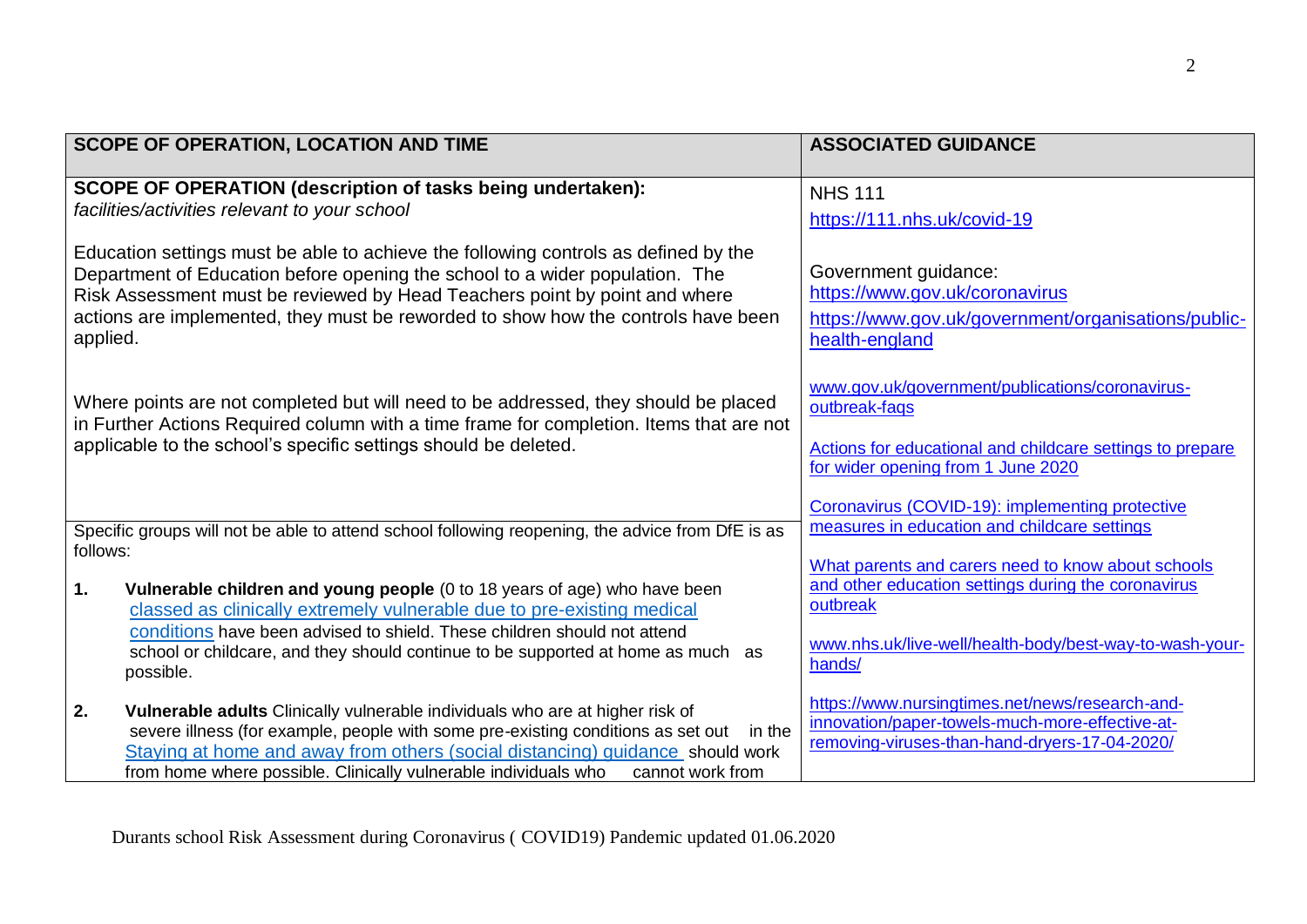| home, should be offered the safest available on-site roles (staying 2 meters away from<br>others when possible).                                                                                                                                                                                                                                                                                                                                                                               | https://www.publichealth.hscni.net/news/covid-19-<br>coronavirus |
|------------------------------------------------------------------------------------------------------------------------------------------------------------------------------------------------------------------------------------------------------------------------------------------------------------------------------------------------------------------------------------------------------------------------------------------------------------------------------------------------|------------------------------------------------------------------|
| 3.<br>Living with clinically vulnerable person. If a child or a member of staff lives with<br>someone who is clinically vulnerable including those who are pregnant, they can attend<br>school or childcare setting.                                                                                                                                                                                                                                                                           |                                                                  |
| <b>Living with a shielded person</b> , as set out in the COVID-19: guidance on shielding<br>4.<br>protecting people defined on medical grounds as extremely vulnerable<br>and<br>guidance, it is advised they only attend an education or childcare setting if strict<br>social distancing can be adhered to. If social distancing cannot be adhered to,<br>due to the nature of the children, those individuals should not attend the setting<br>and be supported to learn or work from home. |                                                                  |
| <b>LOCATION:</b>                                                                                                                                                                                                                                                                                                                                                                                                                                                                               |                                                                  |
| Durants school High Road Southgate N14 6BN                                                                                                                                                                                                                                                                                                                                                                                                                                                     |                                                                  |
| <b>WHEN DOES THE ACTIVITY TAKE PLACE</b> (early hours, during normal hours, after 6pm<br>or at weekends)                                                                                                                                                                                                                                                                                                                                                                                       |                                                                  |
| Add in any other hours/days                                                                                                                                                                                                                                                                                                                                                                                                                                                                    |                                                                  |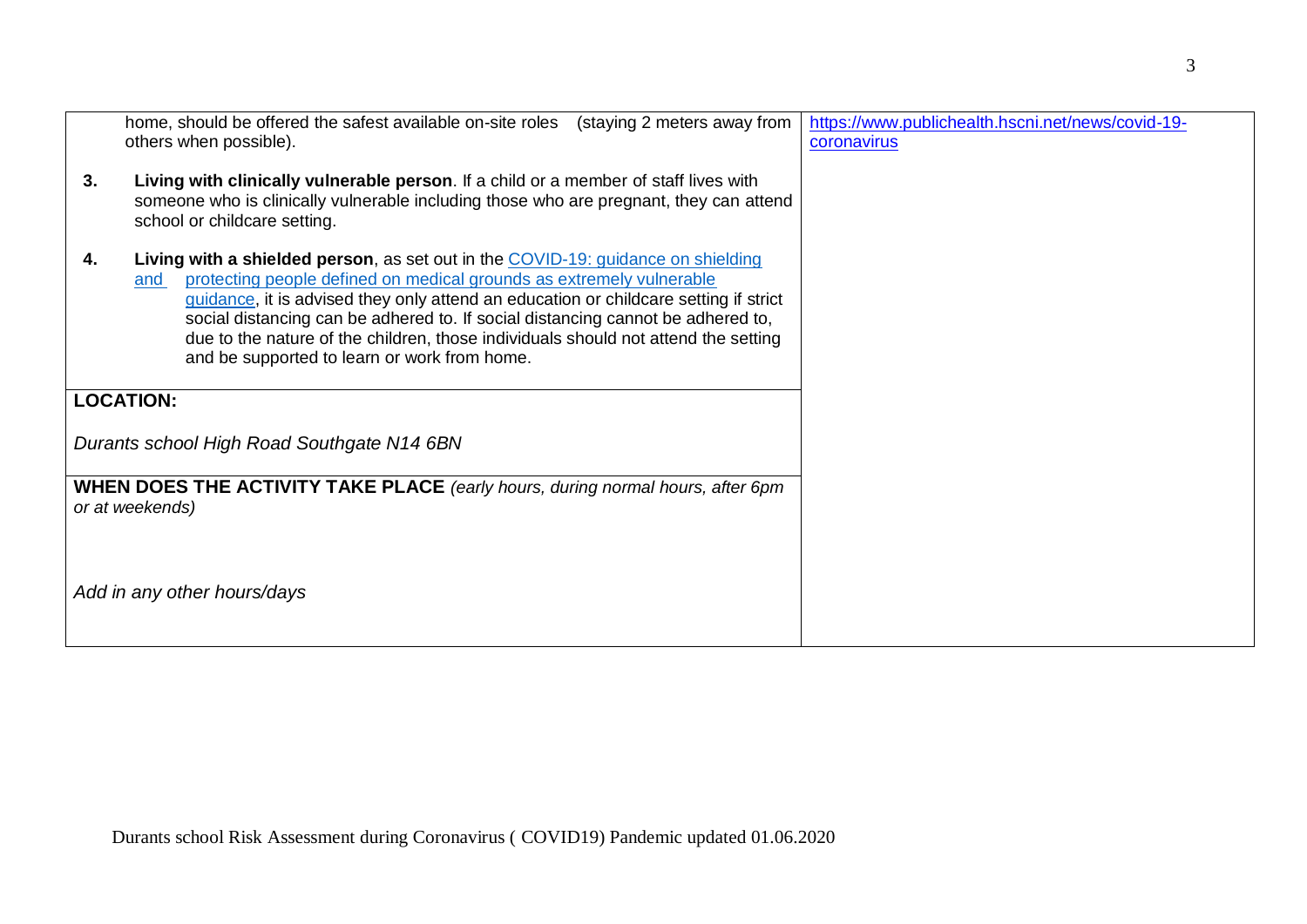| <b>Risk Assessment Sheet</b> |                                                                             |  |    |              |  |
|------------------------------|-----------------------------------------------------------------------------|--|----|--------------|--|
| <b>Activity:</b>             | Risk Assessment for Schools in response   No. of pages: \<br>to Coronavirus |  | 29 | Page number: |  |

| What are the<br>hazards?                                  | Who is at risk and<br>How would they be<br>harmed?<br>(e.g. staff, public,<br>contractors – trip,<br>slip, fall, assault) | What is currently done to reduce /<br>control the risk?                                                                                                                                                                                                                                                                                                                                                                                                                                                                                                                                                 | <b>Risk</b><br><b>level</b><br>scoring<br>(H, M, L) | What more can be done<br>to reduce risk?                                                                                                                                                                          | <b>Action by</b><br>whom, by<br>when? |
|-----------------------------------------------------------|---------------------------------------------------------------------------------------------------------------------------|---------------------------------------------------------------------------------------------------------------------------------------------------------------------------------------------------------------------------------------------------------------------------------------------------------------------------------------------------------------------------------------------------------------------------------------------------------------------------------------------------------------------------------------------------------------------------------------------------------|-----------------------------------------------------|-------------------------------------------------------------------------------------------------------------------------------------------------------------------------------------------------------------------|---------------------------------------|
| <b>Preparation of the</b><br>school before re-<br>opening |                                                                                                                           | Premises and utilities have been health<br>and safety checked and building is<br>compliant (use usual compliance<br>checklist)<br>Usual premises checks<br>$\bullet$<br>Water treatments/checks (eg)<br>$\bullet$<br>legionella)<br>Fire alarm testing<br>$\bullet$<br>Repairs<br>$\bullet$<br>Grass cutting<br>$\bullet$<br><b>Portable Appliance Testing</b><br>$\bullet$<br>Fridges and freezers<br>$\bullet$<br>Boiler/ heating servicing<br>$\bullet$<br>Internet services<br>$\bullet$<br>Any other statutory inspections<br>$\bullet$<br>Insurance covers reopening<br>$\bullet$<br>arrangements |                                                     | Carry out a formal /<br>recorded full pre-opening<br>premises inspection.<br>Health and safety:<br>Premises Manager is carry<br>out his usual health and<br>safety checks to ensure the<br>building remains safe. | Kevin Durbin                          |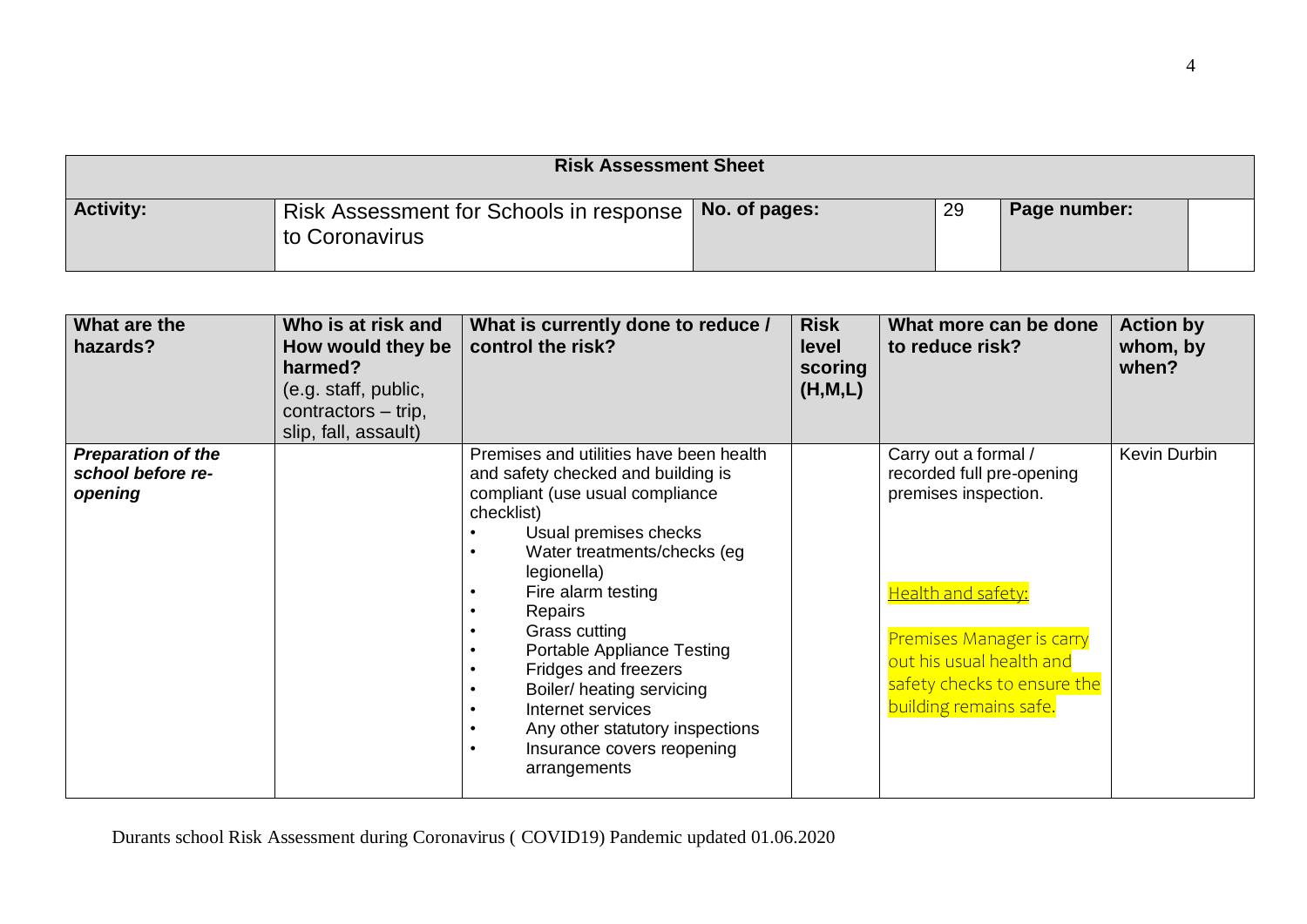|                                 |                                         | Moving desks to allow social distancing                                                                                                                                                                                                                                                                                                                                                                                                                                                                                                                                                                                                                                                                  |                                                                                                                                                                                                                                                                                                                                                                                                                        |  |
|---------------------------------|-----------------------------------------|----------------------------------------------------------------------------------------------------------------------------------------------------------------------------------------------------------------------------------------------------------------------------------------------------------------------------------------------------------------------------------------------------------------------------------------------------------------------------------------------------------------------------------------------------------------------------------------------------------------------------------------------------------------------------------------------------------|------------------------------------------------------------------------------------------------------------------------------------------------------------------------------------------------------------------------------------------------------------------------------------------------------------------------------------------------------------------------------------------------------------------------|--|
|                                 |                                         | Mark out social distancing, one way<br>flows including entrances and exits and<br>queuing arrangements<br>Posters erected about handwashing and<br>persons with COVID symptoms not to<br>enter the school<br>Review evacuation routes and signage<br>Consideration given to premises lettings<br>and approach in place.<br>Consider staffing needed (and cover<br>arrangements in case of staff<br>absence/sickness)<br>Consideration given to staffing roles and<br>responsibilities with regards to the<br>continued remote provision alongside in-<br>school provision.<br>The school's annual calendar of events<br>has been reviewed and decisions made<br>on cancelling or going ahead with events | Measure classrooms and<br>other available rooms to<br>assess capacity for staff<br>and pupils<br>Arrangements in place to<br>support individuals with<br>reduced mobility for<br>evacuation including cover<br>arrangements in the case of<br>reduced numbers of staff.<br>Consider if there is space<br>and ability to clean between<br>lettings. Consider if lettings<br>should be suspended at the<br>current time. |  |
|                                 |                                         | in the immediate term, including school<br>trips.                                                                                                                                                                                                                                                                                                                                                                                                                                                                                                                                                                                                                                                        |                                                                                                                                                                                                                                                                                                                                                                                                                        |  |
|                                 | <b>WHO</b>                              | Will need to consider staff that have                                                                                                                                                                                                                                                                                                                                                                                                                                                                                                                                                                                                                                                                    |                                                                                                                                                                                                                                                                                                                                                                                                                        |  |
| Staff who have a                |                                         | protected characteristics.                                                                                                                                                                                                                                                                                                                                                                                                                                                                                                                                                                                                                                                                               |                                                                                                                                                                                                                                                                                                                                                                                                                        |  |
| protected<br>characteristic (eg | Staff with protected<br>characteristics |                                                                                                                                                                                                                                                                                                                                                                                                                                                                                                                                                                                                                                                                                                          |                                                                                                                                                                                                                                                                                                                                                                                                                        |  |
| disability, pregnant or         |                                         | Managers to discuss with and consider                                                                                                                                                                                                                                                                                                                                                                                                                                                                                                                                                                                                                                                                    |                                                                                                                                                                                                                                                                                                                                                                                                                        |  |
|                                 |                                         |                                                                                                                                                                                                                                                                                                                                                                                                                                                                                                                                                                                                                                                                                                          |                                                                                                                                                                                                                                                                                                                                                                                                                        |  |
| new mothers)                    | <b>HOW</b>                              | needs of staff with protected                                                                                                                                                                                                                                                                                                                                                                                                                                                                                                                                                                                                                                                                            |                                                                                                                                                                                                                                                                                                                                                                                                                        |  |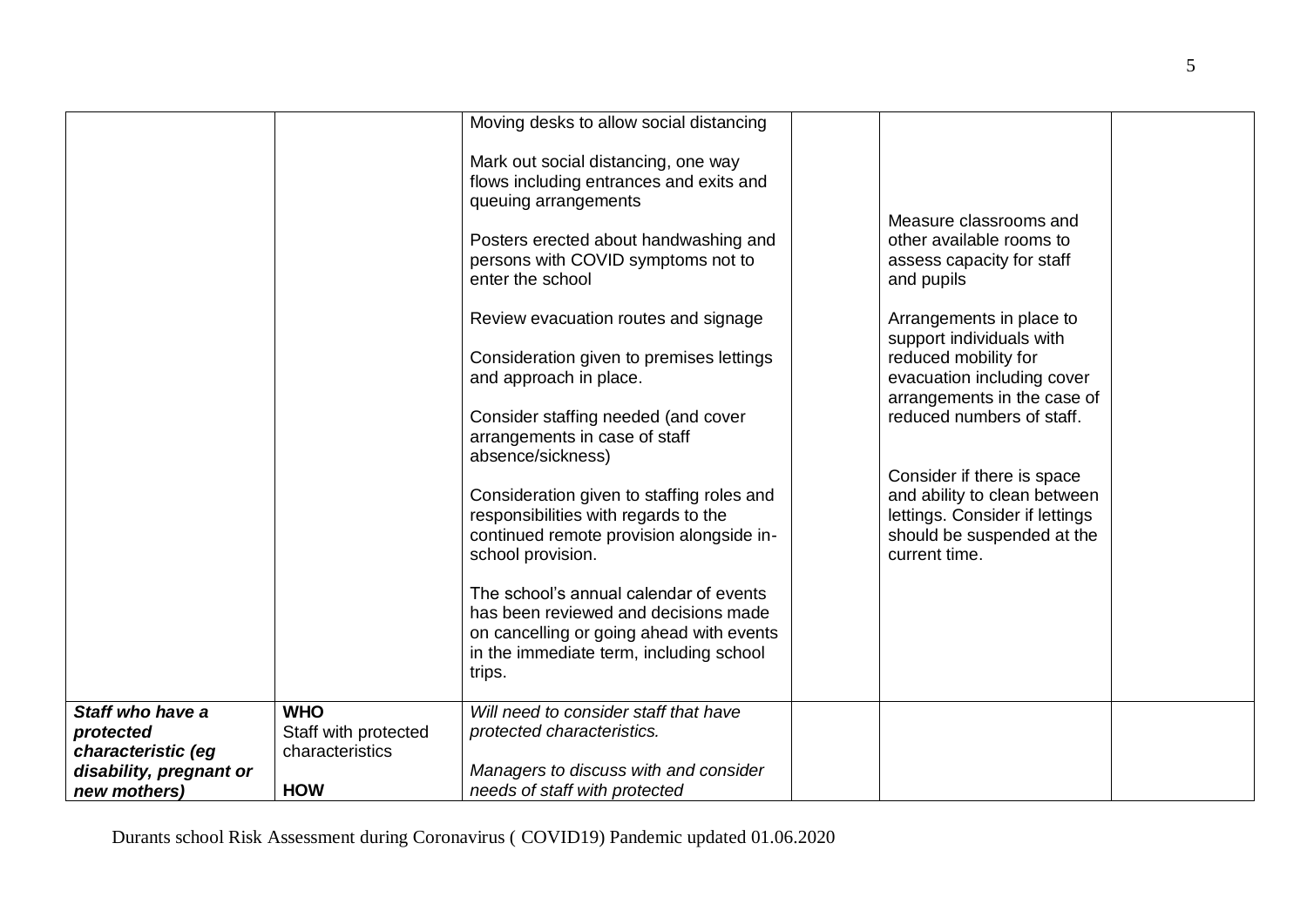| Use of the building by<br>staff with protected<br>characteristics (eg<br>disability, pregnancy &<br>new mothers, religion) | Disability might impact<br>on how staff can<br>move around the<br>building or use the<br>adjusted workplace | characteristics and how the adjustments<br>in the school will impact on them or might<br>pose a new or different risk to them.<br>Considering whether you need to put in<br>place any particular measures or<br>reasonable adjustments to take account<br>of duties under the equalities legislation.<br>evacuation procedure for such staff that<br>might be needed in an emergency.<br>Staff working at home or school<br>Those staff in the vulnerable category<br>have been identified and asked to<br>provide a letter from their doctor. They<br>should not come to work.<br>Staff absence continues to be recorded<br>normal with additional<br>daily<br>as<br>attendance sheets, covid-19<br>self-<br>isolating excel spreadsheet and self-<br>isolation notes collected from staff to<br>ensure all staff are accounted for. |                                                                                                                                                                                                |  |
|----------------------------------------------------------------------------------------------------------------------------|-------------------------------------------------------------------------------------------------------------|---------------------------------------------------------------------------------------------------------------------------------------------------------------------------------------------------------------------------------------------------------------------------------------------------------------------------------------------------------------------------------------------------------------------------------------------------------------------------------------------------------------------------------------------------------------------------------------------------------------------------------------------------------------------------------------------------------------------------------------------------------------------------------------------------------------------------------------|------------------------------------------------------------------------------------------------------------------------------------------------------------------------------------------------|--|
| <b>Potential transmission</b><br>of Covid-19<br><b>Coronavirus from</b><br>staff/pupils with<br>symptoms                   | <b>WHO</b><br>Pupils<br>Staff<br>Visitors to<br>School<br>Premises                                          | Anyone with symptoms of COVID-19<br>should not attend School and report to<br>their relevant School Liaison.<br>School staff should access NHS 111<br>online which is an online interactive and<br>personal checklist:<br>https://111.nhs.uk/covid-19                                                                                                                                                                                                                                                                                                                                                                                                                                                                                                                                                                                 | Daily Staff Briefings,<br>Internal communication<br>channels and cascading of<br>messages through Senior<br>Leadership Team will be<br>carried out regularly to<br>reassure and support staff, |  |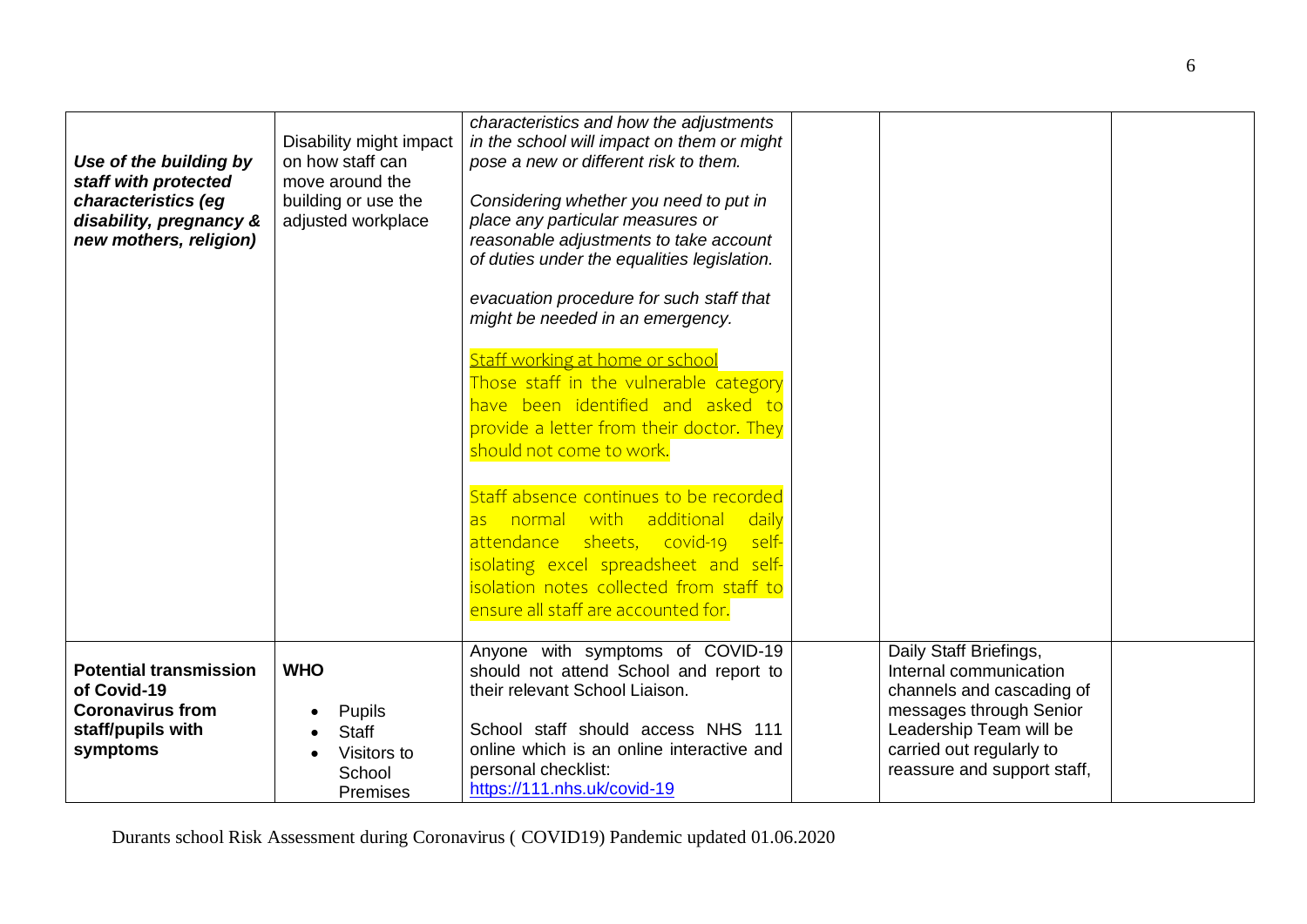| <b>Cleaners</b><br>Contractors<br><b>Drivers</b><br>Vulnerable<br>groups (i.e.,<br>pregnant<br>workers, those<br>with underlying<br>health<br>conditions,<br>elderly etc.<br><b>HOW</b><br>The virus is spread by<br>droplets from coughs<br>and sneezes and<br>droplets picked up<br>from surfaces | Staff/pupils who become symptomatic<br>should self-isolate for 7 days.<br>If a staff member or pupil is a<br>household contact of someone who<br>becomes symptomatic (the case) the<br>staff member or pupil should self-<br>isolate for 14 days. If the staff member<br>or pupil starts symptoms, they need to<br>self-isolate for 7 days from that date.<br>If staff/pupil develop symptoms whilst at<br>work, inform SLT<br>at school and<br>immediately go home.<br>SLT should<br>provide information of a swab test and<br>provide information about returning to<br>work when safe to do so.<br>Handwashing<br>• Stringent hand washing should be<br>taking place with soap and water.<br>Hand sanitiser available in all communal<br>areas and all soaps are antibacterial.<br>Specific focused lessons on hygiene and<br>hand washing.<br>CPD online training for all staff on<br>COVID19 awareness as well as other<br>health & safety.<br>See hand washing guidance: | parents and carers in a fast-<br>changing situation.<br>Line managers will offer<br>support to staff who are<br>affected by Coronavirus or<br>has a family member<br>affected.<br>Consistent monitoring of<br>staff absence because of<br>covid-19 contact /<br>symptoms to ensure prompt<br>return to work<br>Staff, pupils to be reminded<br>on a regular basis to wash<br>their hands for 20 seconds<br>with water and soap and the<br>importance of proper drying<br>with disposable towels.<br>reminded to catch<br>Also<br>coughs and sneezes in<br>tissues - Follow Catch it, Bin<br>it, kill it and to avoid touching<br>face, eyes, nose or mouth<br>unclean<br>with<br>hands.<br>Consider making tissues will<br>made<br>available<br>be<br>throughout the workplace.<br>To help reduce the spread of<br>$(COVID-19)$<br>coronavirus<br>reminding everyone of the |  |
|-----------------------------------------------------------------------------------------------------------------------------------------------------------------------------------------------------------------------------------------------------------------------------------------------------|--------------------------------------------------------------------------------------------------------------------------------------------------------------------------------------------------------------------------------------------------------------------------------------------------------------------------------------------------------------------------------------------------------------------------------------------------------------------------------------------------------------------------------------------------------------------------------------------------------------------------------------------------------------------------------------------------------------------------------------------------------------------------------------------------------------------------------------------------------------------------------------------------------------------------------------------------------------------------------|-----------------------------------------------------------------------------------------------------------------------------------------------------------------------------------------------------------------------------------------------------------------------------------------------------------------------------------------------------------------------------------------------------------------------------------------------------------------------------------------------------------------------------------------------------------------------------------------------------------------------------------------------------------------------------------------------------------------------------------------------------------------------------------------------------------------------------------------------------------------------------|--|
|                                                                                                                                                                                                                                                                                                     |                                                                                                                                                                                                                                                                                                                                                                                                                                                                                                                                                                                                                                                                                                                                                                                                                                                                                                                                                                                |                                                                                                                                                                                                                                                                                                                                                                                                                                                                                                                                                                                                                                                                                                                                                                                                                                                                             |  |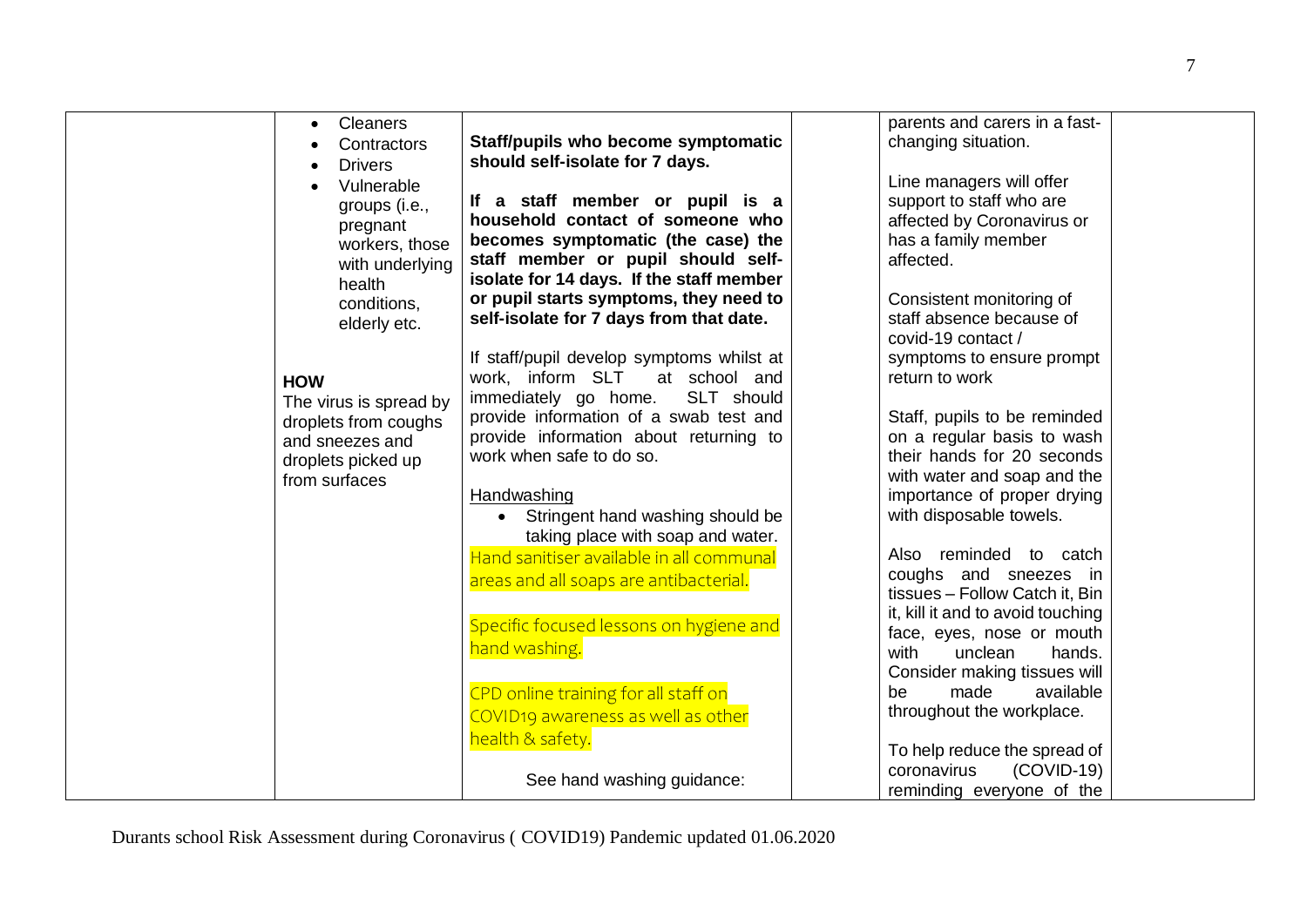| www.nhs.uk/live-well/health-<br>body/best-way-to-wash-your-<br>hands/<br>Drying of hands with disposable<br>paper towels is recommended.<br>https://www.nursingtimes.net/new<br>s/research-and-innovation/paper-<br>towels-much-more-effective-at-<br>removing-viruses-than-hand-<br>dryers-17-04-2020/                               | health<br>advice<br>public<br>https://www.publichealth.hs<br>cni.net/news/covid-19-<br>coronavirus<br>Internal communication<br>channels and cascading of<br>messages through Senior<br>Leadership Team will be<br>communicated to all staff<br>concerned. |
|---------------------------------------------------------------------------------------------------------------------------------------------------------------------------------------------------------------------------------------------------------------------------------------------------------------------------------------|------------------------------------------------------------------------------------------------------------------------------------------------------------------------------------------------------------------------------------------------------------|
| The<br>following<br>guidance<br>is<br>additional specific cleaning if there<br>has been a Covid-19 case in the<br>setting:<br>https://www.gov.uk/government/p<br>ublications/covid-19-<br>decontamination-in-non-<br>healthcare-settings/covid-19-<br>decontamination-in-non-<br>healthcare-settings                                  | Staff to be reminded that<br>wearing of gloves is not a<br>substitute for good hand<br>washing.                                                                                                                                                            |
| Pupils encouraged to wash hands after<br>getting off the bus and every time they<br>transition as well as normal times<br>including toilet, meals, etc.<br>Staff have cleaning equipment to<br>sanitise equipment/tables/light<br>switches/door handles/push plates etc,<br>regularly throughout the day.<br><b>Social Distancing</b> |                                                                                                                                                                                                                                                            |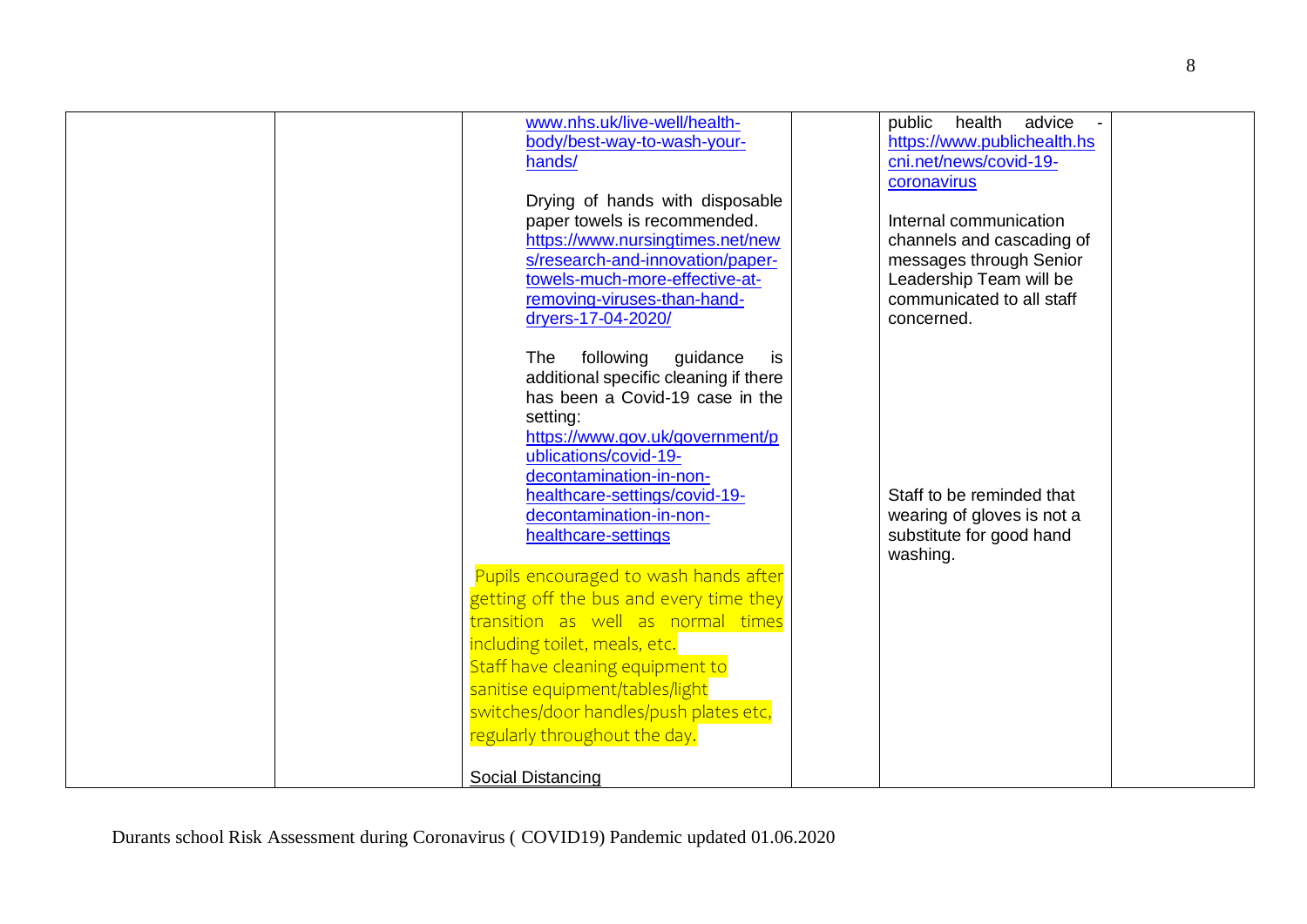|  | Social Distancing -Reducing the number     |  |  |
|--|--------------------------------------------|--|--|
|  | of persons in any work area to comply      |  |  |
|  | with the 2-metre (6.5 foot) gap            |  |  |
|  | recommended by the Government/Public       |  |  |
|  | Health England.                            |  |  |
|  | https://www.gov.uk/government/publicati    |  |  |
|  | ons/covid-19-guidance-on-social-           |  |  |
|  | distancing-and-for-vulnerable-people       |  |  |
|  | Social distancing also to be adhered to in |  |  |
|  | Classroom, Corridors, Staff Room,          |  |  |
|  | School Canteen, outdoor space etc.         |  |  |
|  | Where reasonable to do so, safe            |  |  |
|  | distancing adhered to, classrooms          |  |  |
|  | arranged to maximise the distance          |  |  |
|  | between pupils/staff                       |  |  |
|  |                                            |  |  |
|  | Pupils should stay in their own classes    |  |  |
|  | with their own teachers and teaching       |  |  |
|  | assistant teams. They should not join      |  |  |
|  | other classes for lessons.                 |  |  |
|  |                                            |  |  |
|  | All visitors to the school have been       |  |  |
|  | cancelled. Any annual reviews and          |  |  |
|  | necessary meetings are happening via       |  |  |
|  | telephone, telephone conference or         |  |  |
|  | video conferencing.                        |  |  |
|  |                                            |  |  |
|  | All out and about trips are cancelled.     |  |  |
|  |                                            |  |  |
|  | The hall ways are 2m wide & the school     |  |  |
|  | introduced traffic flow measures for       |  |  |
|  |                                            |  |  |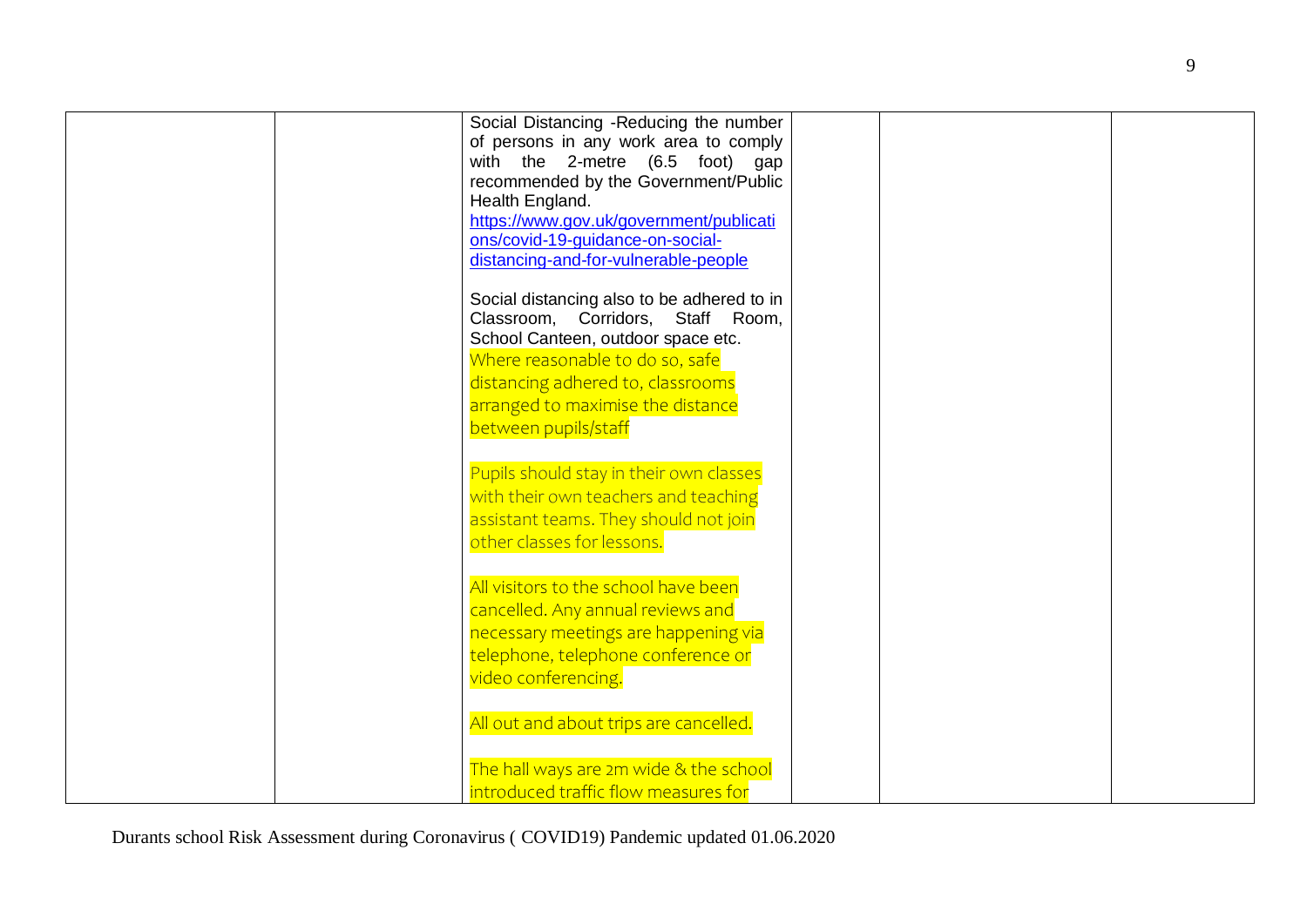|                               | hallways & staircases, corridors                          |                                                         |  |
|-------------------------------|-----------------------------------------------------------|---------------------------------------------------------|--|
|                               | everyone will keep to the left and                        |                                                         |  |
|                               | staircases will be one direction only.                    |                                                         |  |
|                               |                                                           |                                                         |  |
|                               | Coming up stairs main stairs case down                    |                                                         |  |
|                               | flow                                                      |                                                         |  |
|                               | Read staircase up flow of pupils/staff                    |                                                         |  |
|                               | Gym staircase - down flow                                 |                                                         |  |
|                               | Staircase near resources room - up flow                   |                                                         |  |
|                               |                                                           |                                                         |  |
|                               | Lunch/dining - uses of 2 side rooms to                    |                                                         |  |
|                               | minimise number of pupils/staff in the                    |                                                         |  |
|                               | lunch hall. Four reduced classes at any                   |                                                         |  |
|                               | one time so adequate spacing can be                       |                                                         |  |
|                               | adhered to. Staff are encouraged to                       |                                                         |  |
|                               | bring the pupils' lunch to their class to                 |                                                         |  |
|                               | reduce movement around the school                         |                                                         |  |
|                               | and social distance.                                      |                                                         |  |
|                               |                                                           |                                                         |  |
|                               |                                                           |                                                         |  |
|                               | <b>Wearing of Gloves</b>                                  |                                                         |  |
|                               | Risk Assessment<br>Where<br>identifies                    |                                                         |  |
|                               | wearing of gloves as a requirement of the                 |                                                         |  |
|                               | job, an adequate supply of these will be                  |                                                         |  |
|                               | provided. Staff will be instructed on how to              |                                                         |  |
|                               | remove gloves carefully to reduce                         |                                                         |  |
|                               | contamination and how to dispose of them                  |                                                         |  |
|                               | safely.                                                   |                                                         |  |
| <b>Potential transmission</b> | <b>Staff</b><br>Individual<br><b>Risk</b><br>Pupil<br>and |                                                         |  |
| of virus from working         | Assessments should be reviewed in                         | Contact cleaning company<br>to discuss cleaning regime. |  |
| within enclosed               | consultation with the member of staff, or                 |                                                         |  |
| spaces, including             | parents in the case of the pupil, in light of             |                                                         |  |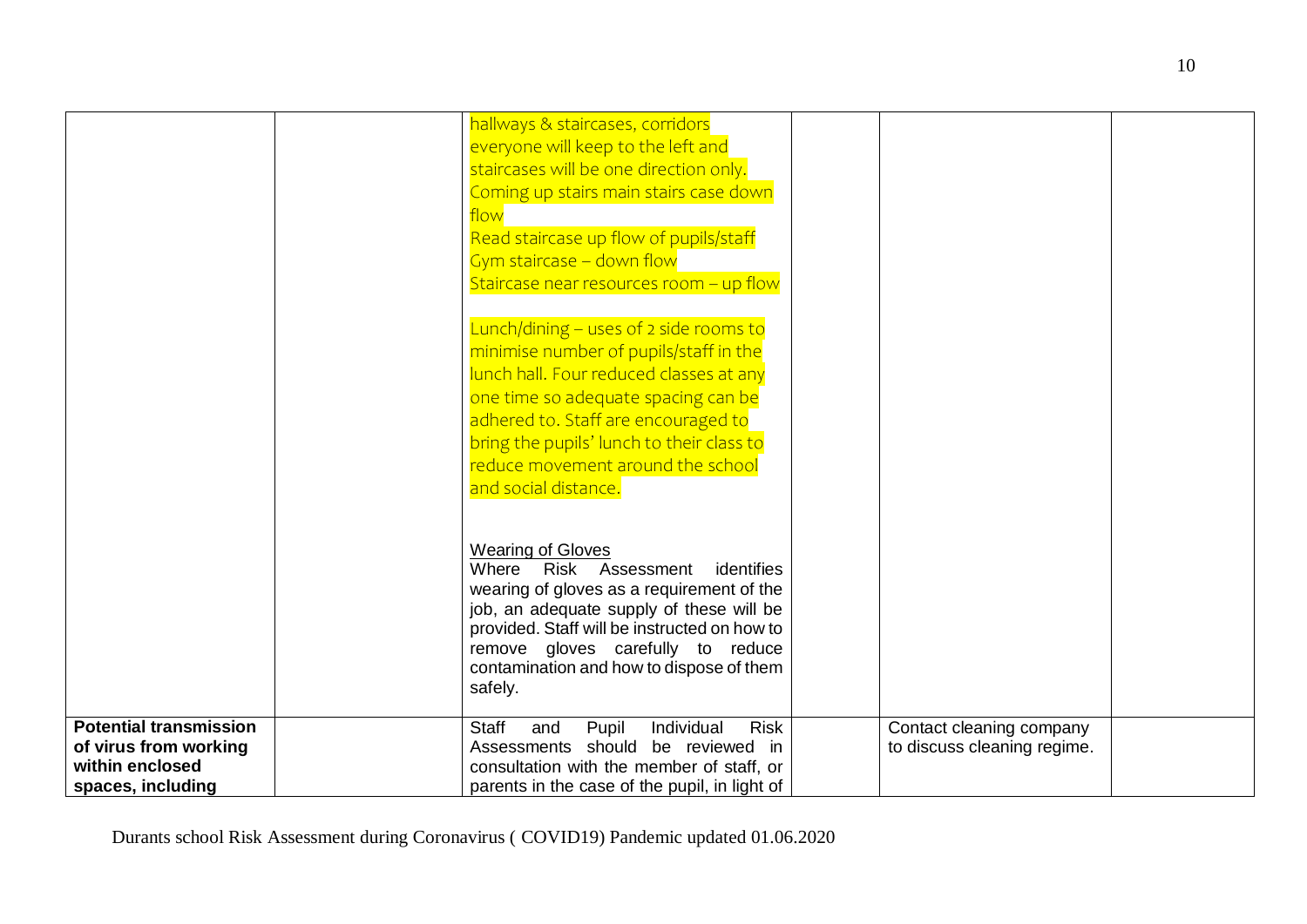| <b>Reception Office</b><br><b>Classroom</b><br><b>Staff Kitchen</b><br>areas/Staff rooms<br><b>Printers</b><br><b>Meeting rooms</b><br><b>Toilets</b> | information and<br>circumstances<br>the<br>regarding COVID-19.<br>All pupils:<br>All pupils have a COVID19 Risk<br>Assessment. These risk assessments are<br>dynamic and depending on individual<br>circumstances the rag rating may<br>change.<br>Pupils at school                                                                                                                                                       | Check capacity of cleaning<br>staff is adequate to enable<br>enhanced cleaning regime.<br>Ensure that soap, sanitiser<br>and paper towels are<br>checked and are<br>replenished regularly |
|-------------------------------------------------------------------------------------------------------------------------------------------------------|---------------------------------------------------------------------------------------------------------------------------------------------------------------------------------------------------------------------------------------------------------------------------------------------------------------------------------------------------------------------------------------------------------------------------|-------------------------------------------------------------------------------------------------------------------------------------------------------------------------------------------|
|                                                                                                                                                       | Pupil daily attendance data is recorded in<br>the usual way to keep school records up<br>to date. In addition we are completing a<br>daily attendance register and sending it<br>to the DFE. The Head Teacher also alerts<br>the London Borough of Enfield on how<br>many pupils attended daily.<br>Durants keep in daily contact with social<br>services passing on any significant<br>concerns and alerting them to who | Call for assistance buttons<br>remain in use<br>School transport operating<br>as normal or can be<br>adapted if necessary<br>Fire evacuation procedure                                    |
|                                                                                                                                                       | attended each day.<br>Adhere to PHE & DFE advice regarding<br>vulnerable pupil, those with EHCP, those<br>with a social worker, LAC pupils.<br>Transport contacted and we have been<br>informed busses regularly cleaned &<br>pupils spaced out on busses.<br>Pupils at home:                                                                                                                                             | in place as per normal                                                                                                                                                                    |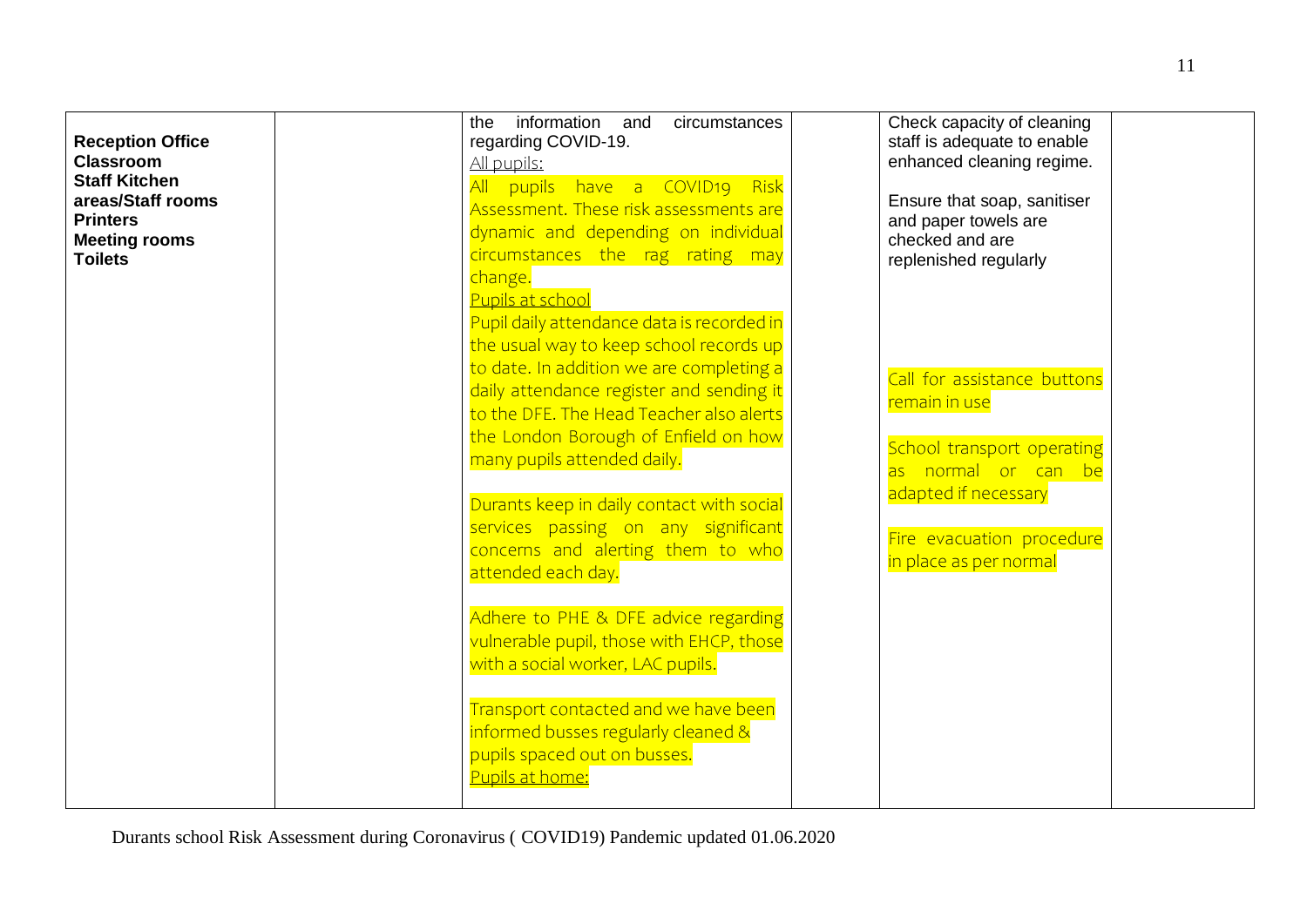| Pupils who have had to/ (or parents)     |  |
|------------------------------------------|--|
| chosen to self-isolate have had school   |  |
| work packs dropped to their homes to     |  |
| ensure they continue to have stimulation |  |
| and routines in place whilst not at      |  |
| school.                                  |  |
|                                          |  |
| Pupils who have had to/ (or parents)     |  |
| chosen to self-isolate and have FSM or   |  |
|                                          |  |
| identified at risk have had food parcels |  |
| dropped to their home which will         |  |
| continue weekly/daily.                   |  |
| Additional resources have been put onto  |  |
| the school website so parents can        |  |
| access learning materials to use with    |  |
| their children at home.                  |  |
|                                          |  |
| Teachers have been given remote access   |  |
| to all the daily programmes they use at  |  |
| school. This means records, parental     |  |
| communication and general workload       |  |
| can continue.                            |  |
|                                          |  |
| Welfare checks are made on those pupils  |  |
| at home on a daily basis by the class    |  |
| teacher. All calls documented and        |  |
| recorded as appropriate.                 |  |
|                                          |  |
| Enhanced cleaning of school.             |  |
| <b>Cleaning</b>                          |  |
|                                          |  |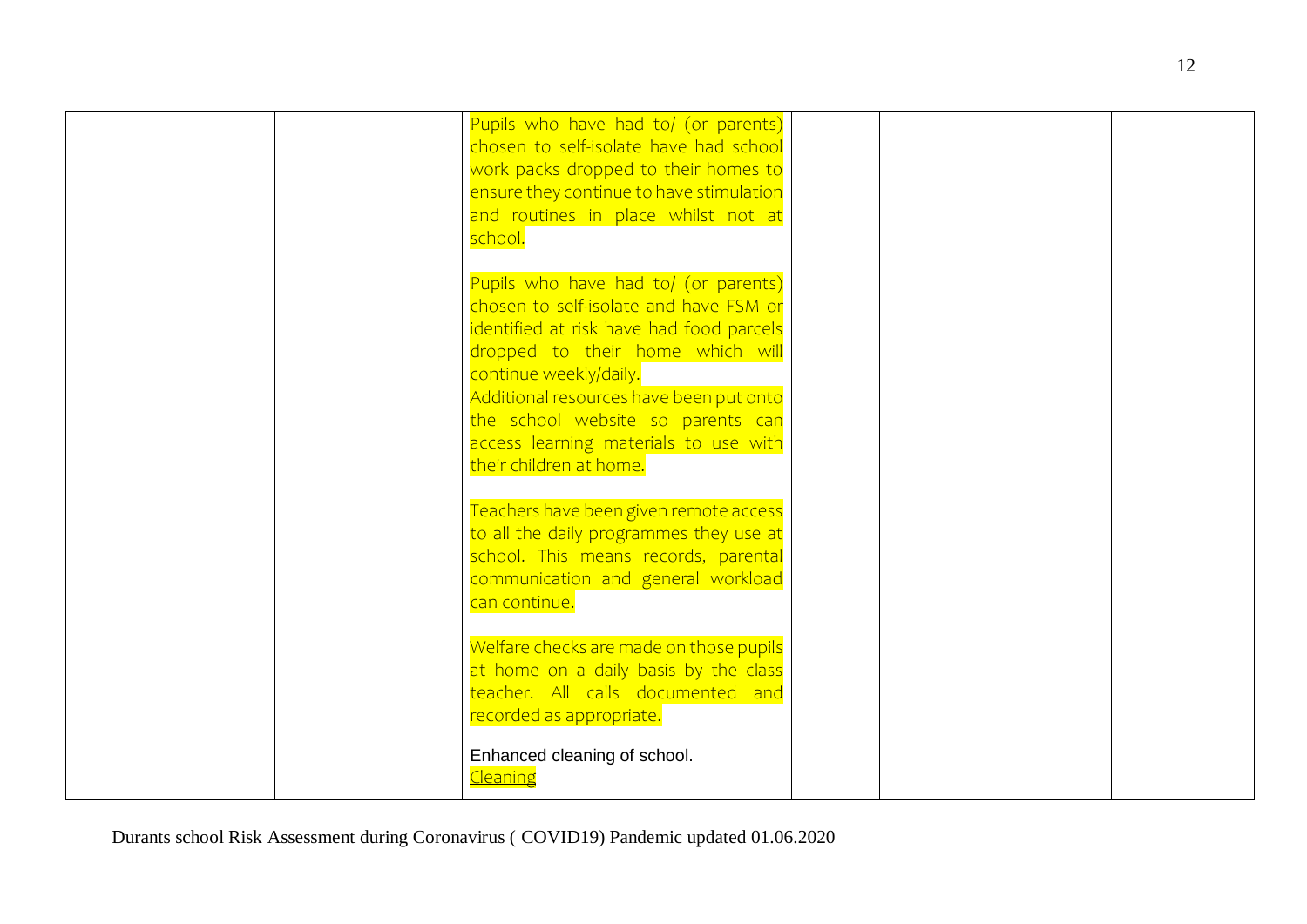| Additional cleaning measures have been<br>put in place with mid-day cleaning of<br>communal areas and all door<br>handles/push plates. Staff are also<br>regularly cleaning and<br>their<br>classrooms/offices.                                   |  |
|---------------------------------------------------------------------------------------------------------------------------------------------------------------------------------------------------------------------------------------------------|--|
| Additional cleaning and personal<br>protective equipment products have<br>been ordered.                                                                                                                                                           |  |
| The contract cleaners have been<br>supplied with different chemicals at this<br>time (normally used in hospitals), for<br>wiping down with.                                                                                                       |  |
| The contract cleaners are spending more<br>time in the rooms in use, wiping down<br>areas which may get touched/ have been<br>touched (ie door frames and walls next<br>to doors, not just the handles).                                          |  |
| Frequently cleaning and disinfecting<br>objects and surfaces, play equipment that<br>are touched regularly particularly in areas<br>of high use such as door handles, light<br>switches, etc. using appropriate cleaning<br>products and methods. |  |
| Premises Staff should carry out their<br>usual health and safety checks (i.e., fire                                                                                                                                                               |  |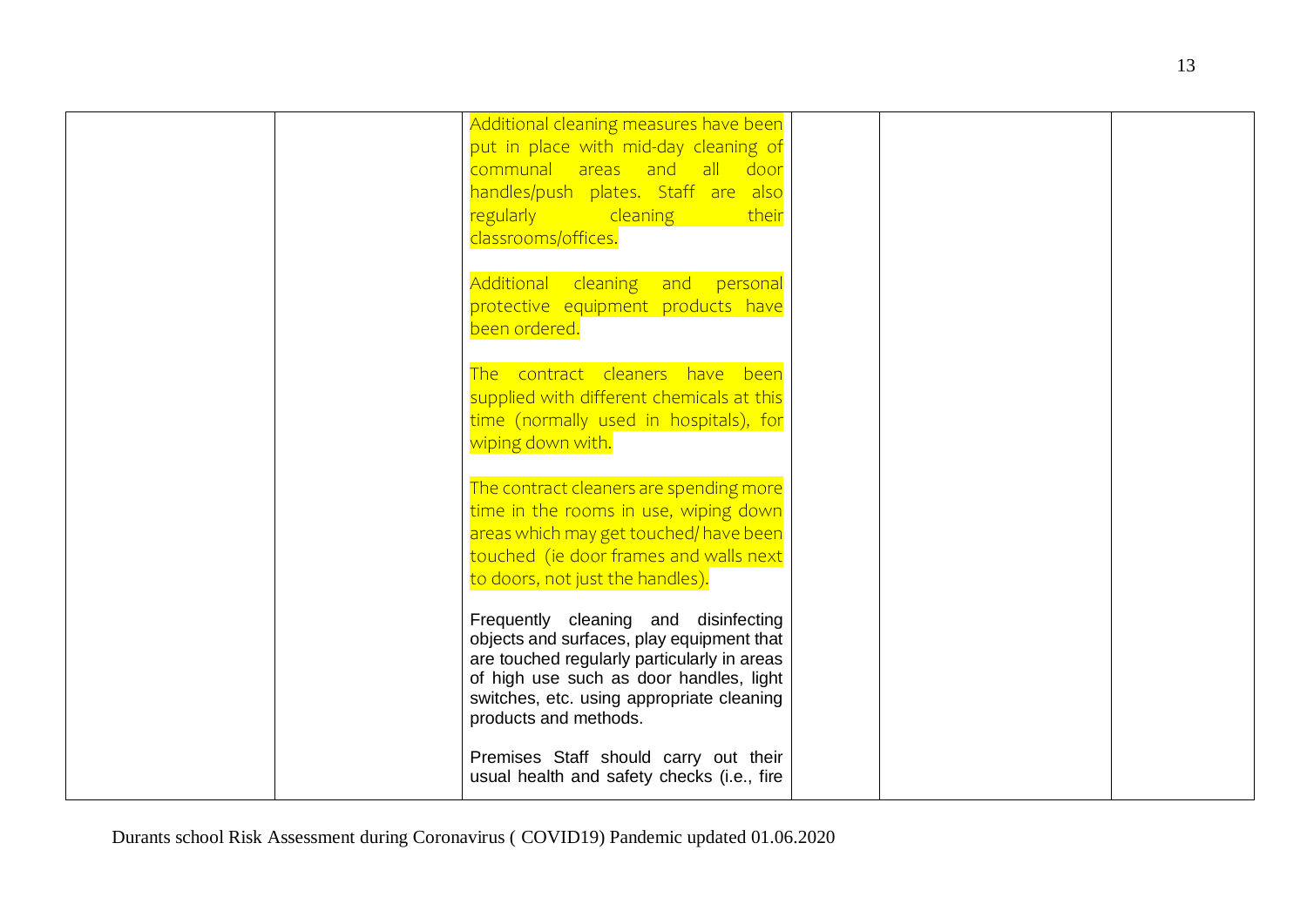| safety checks, regular flushing regime) to<br>ensure the building remains safe.<br>Redesigning processes to ensure social<br>distancing in place.<br>One-way flows should be in place for<br>circulation around the school where<br>possible. Separate entry and exits with<br>one way in and out. Mark out queuing<br>arrangements.<br>Taking steps to review work schedules<br>including start & finish times/rotas,<br>working from home etc. to reduce number |                                                                                                     |
|-------------------------------------------------------------------------------------------------------------------------------------------------------------------------------------------------------------------------------------------------------------------------------------------------------------------------------------------------------------------------------------------------------------------------------------------------------------------|-----------------------------------------------------------------------------------------------------|
| of workers on site to the minimum at any<br>one time.<br>Fixed/standalone sanitisers stations or<br>containers of hand sanitiser will be set up<br>at various locations including entry and<br>exit points.                                                                                                                                                                                                                                                       |                                                                                                     |
| Staff are to regularly wash hands or use<br>hand gel frequently i.e. on arriving at<br>work, after handling parcels/post/books,<br>moving from room to room, before eating.<br>Avoid touching people, surfaces and<br>objects where possible and regular<br>handwashing.                                                                                                                                                                                          | If the school cannot achieve                                                                        |
| Cough and sneeze into a tissue and<br>dispose of immediately into the bin (or the                                                                                                                                                                                                                                                                                                                                                                                 | these small groups at any<br>point the School should<br>discuss options with the<br>local authority |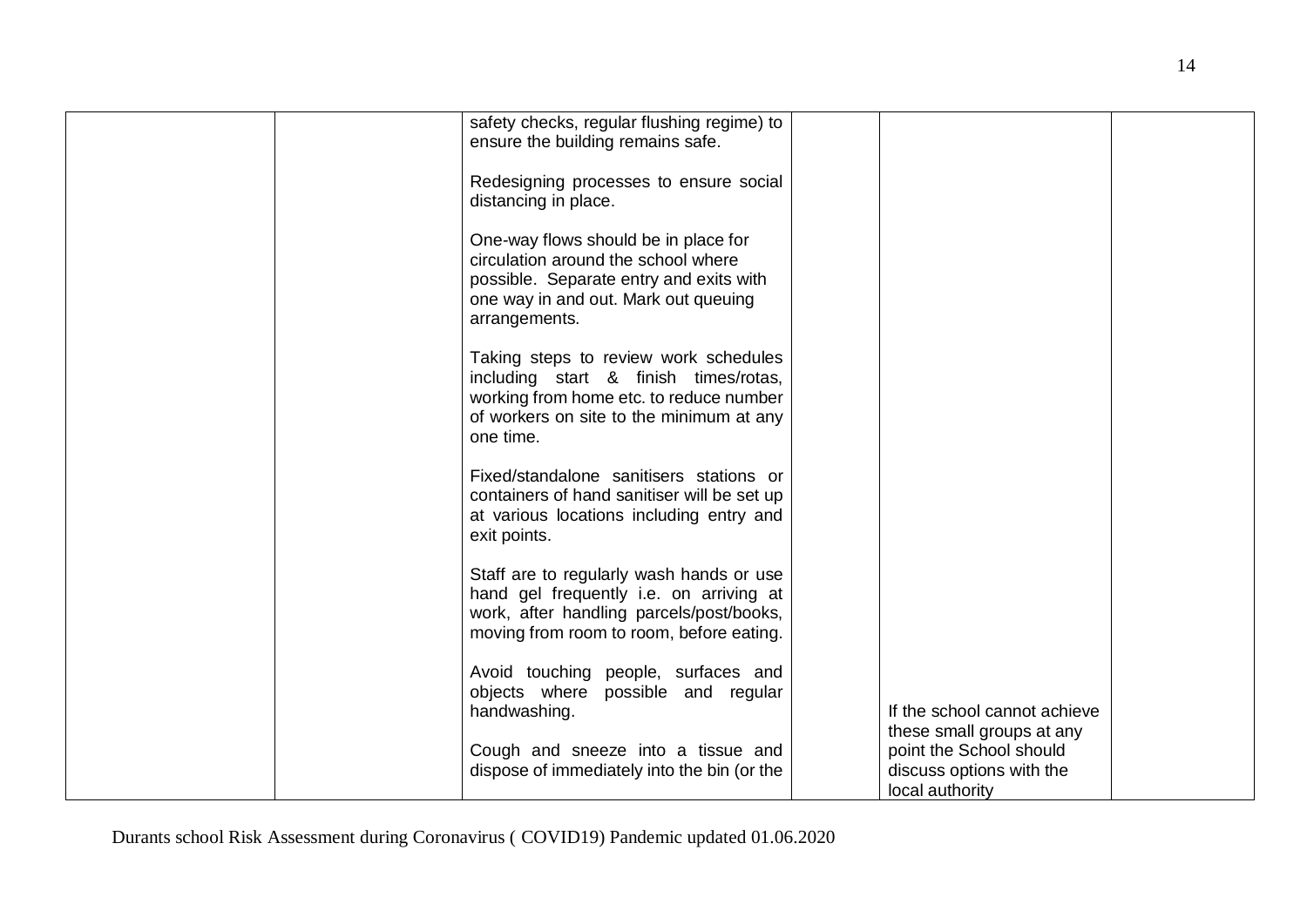| crook of their elbow if no tissue to hand)<br>and wash hands afterwards.                                                                                                                 |  |
|------------------------------------------------------------------------------------------------------------------------------------------------------------------------------------------|--|
| If possible open windows to ventilate<br>rooms/corridors.                                                                                                                                |  |
| Toilets - operate on a one-in-one-out<br>basis if the space is not allowing 2 metre<br>separation. Maintain hot water and soap<br>at wash hand basins.                                   |  |
| Staff to refrain from using hot air dryers<br>and use paper towels instead if possible.                                                                                                  |  |
| Meeting rooms - will have signage with<br>maximum number of occupants to<br>maintain 2 metre distance. Avoid inviting<br>external visitors at present.                                   |  |
| Reduce face to face meetings where<br>possible and use other digital/remote<br>means.                                                                                                    |  |
| Staff Kitchen areas/ Staff rooms - operate<br>on a one-in-one-out basis if the space is<br>not allowing 2 metre separation.<br>Staggered break and lunch breaks for<br>pupils and staff. |  |
| Ensuring sufficient rest breaks for staff.                                                                                                                                               |  |
| Printers - operate on a one-in-one-out<br>basis to keep 2 metre distance. Queues<br>will be managed. Cleaning wipes<br>available at printers for touch points.                           |  |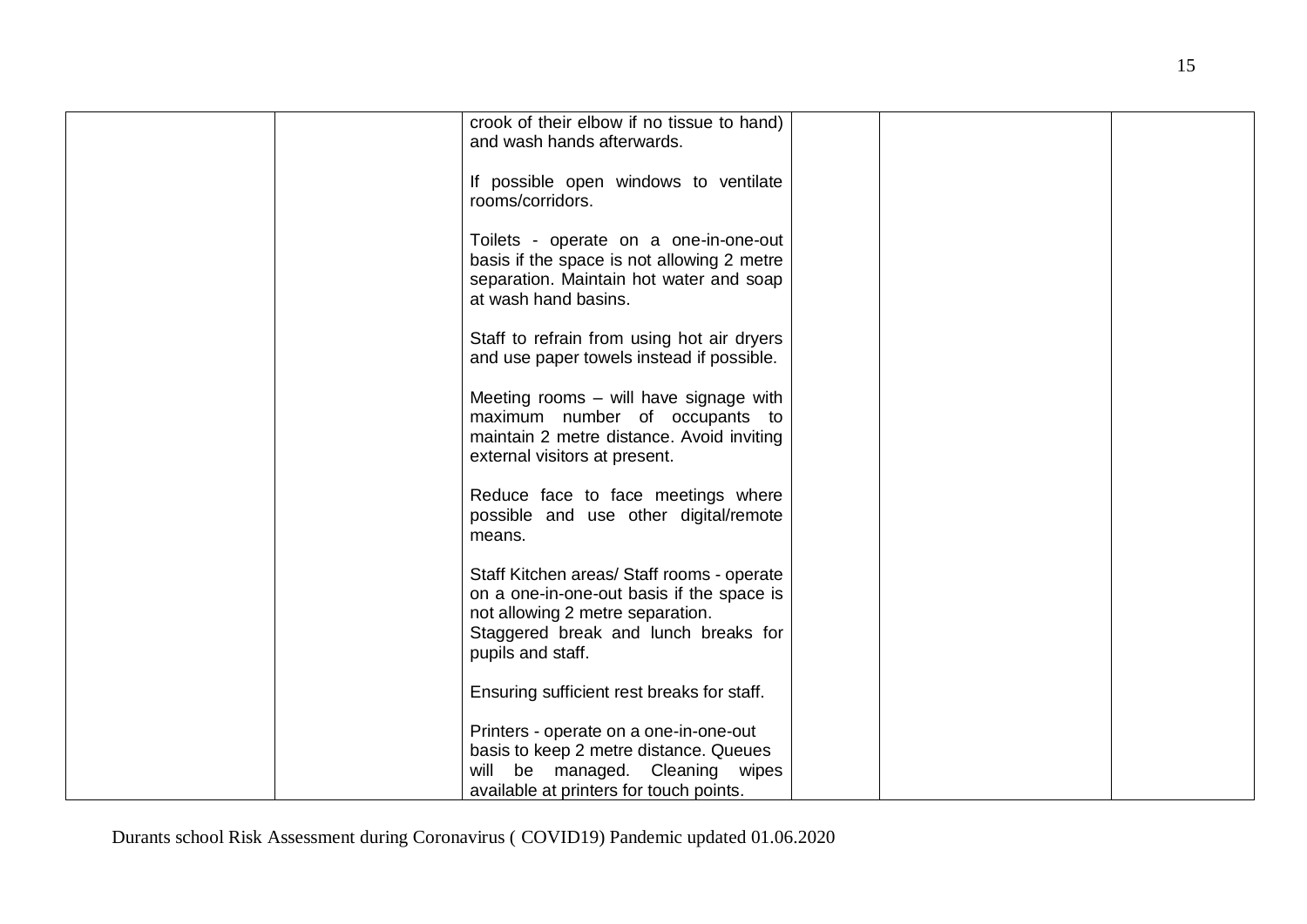| Using back-to-back or side-to-side<br>working (rather than face-to-face) where<br>possible.                                                                     |  |
|-----------------------------------------------------------------------------------------------------------------------------------------------------------------|--|
| Creating additional space for staff (eg for<br>staff rooms) by using other parts of the<br>building that are vacant or have been<br>freed up by remote working. |  |
| Regulating use of locker rooms:<br>• Access to lockers on one in and<br>out basis.                                                                              |  |
| Encouraging storage of personal<br>$\bullet$<br>items and clothing in personal<br>lockers during shifts.                                                        |  |
| Staff to avoid sharing the lockers.<br>$\bullet$<br>Where this is not possible the<br>lockers to be cleaned between<br>uses.                                    |  |
| Access class room via outside door if<br>possible using one-way system.                                                                                         |  |
| Hand washing on entering all class rooms<br>to have soap and sanitiser                                                                                          |  |
| Classrooms to be re-arranged to ensure<br>social distancing. This would also include<br>other learning environments such as                                     |  |
| workshops, science labs etc., maintaining<br>space between seats and desks where<br>possible.                                                                   |  |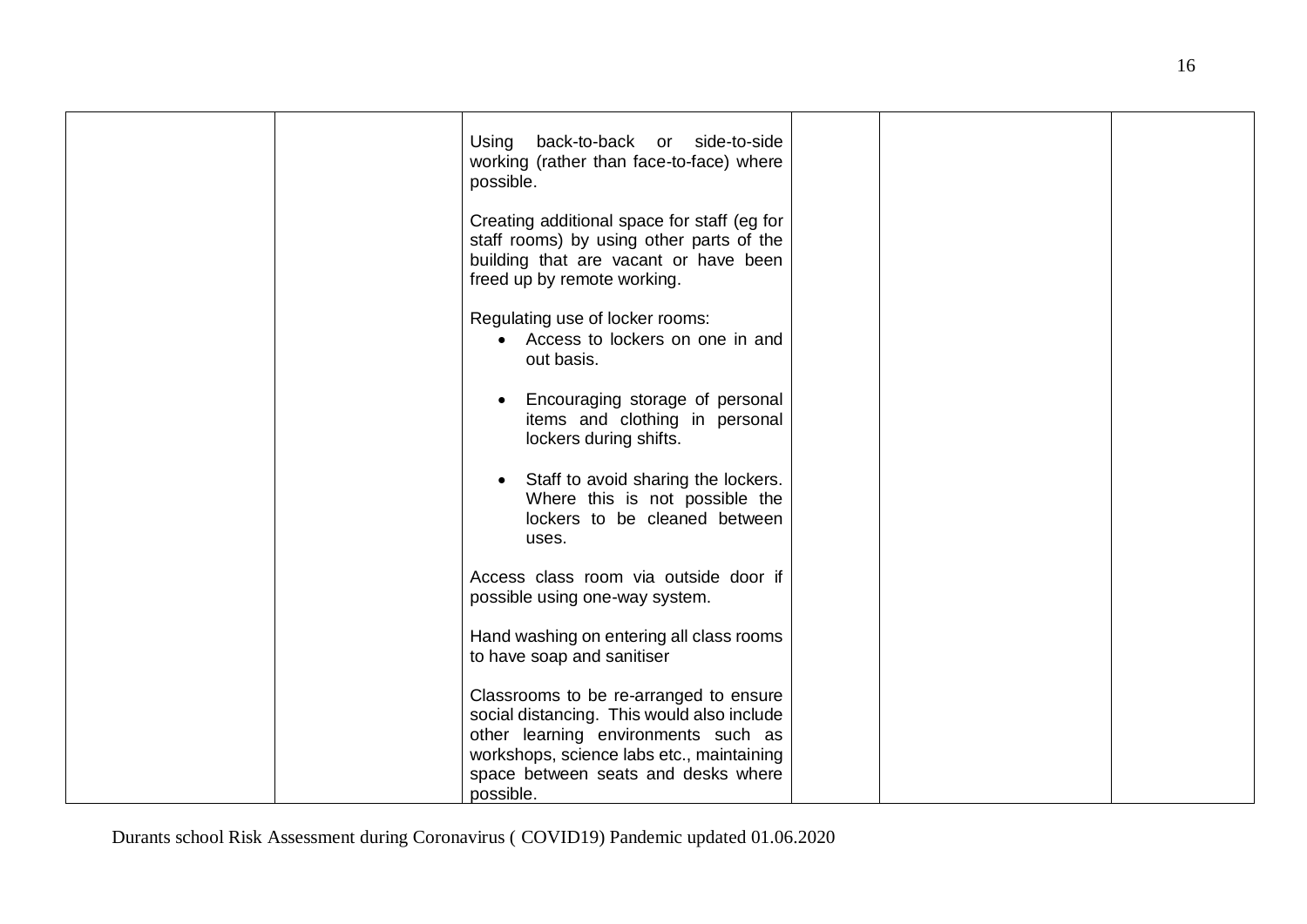|  | Class sizes - recommendation is<br>maximum of 4 to 5 initially with desks<br>out, (government<br>spaced<br>recommendation is 15 for mainstream<br>schools)                                                                                                                                                                             |  |  |
|--|----------------------------------------------------------------------------------------------------------------------------------------------------------------------------------------------------------------------------------------------------------------------------------------------------------------------------------------|--|--|
|  | Where possible windows should be<br>open to keep rooms well ventilated.                                                                                                                                                                                                                                                                |  |  |
|  | If there are any shortages of teachers,<br>then teachings assistants can be<br>allocated to lead a group, working under<br>the direction of a teacher.                                                                                                                                                                                 |  |  |
|  | No unnecessary equipment to be brought<br>into school. Pupils encouraged to bring<br>their own pencil cases from home.                                                                                                                                                                                                                 |  |  |
|  | Pupils to be reminded on a daily basis of<br>the importance of social distancing both in<br>the School and outside. In particular,<br>consideration needs to be adopted with<br>pupils in early years groups. How to keep<br>small groups of children together<br>throughout the day and to avoid larger<br>groups of children mixing. |  |  |
|  | Additional support for SEND and children<br>with challenging behaviour may need to<br>be considered.                                                                                                                                                                                                                                   |  |  |
|  | Plan activities which can be undertaken<br>outdoors with the pupils.                                                                                                                                                                                                                                                                   |  |  |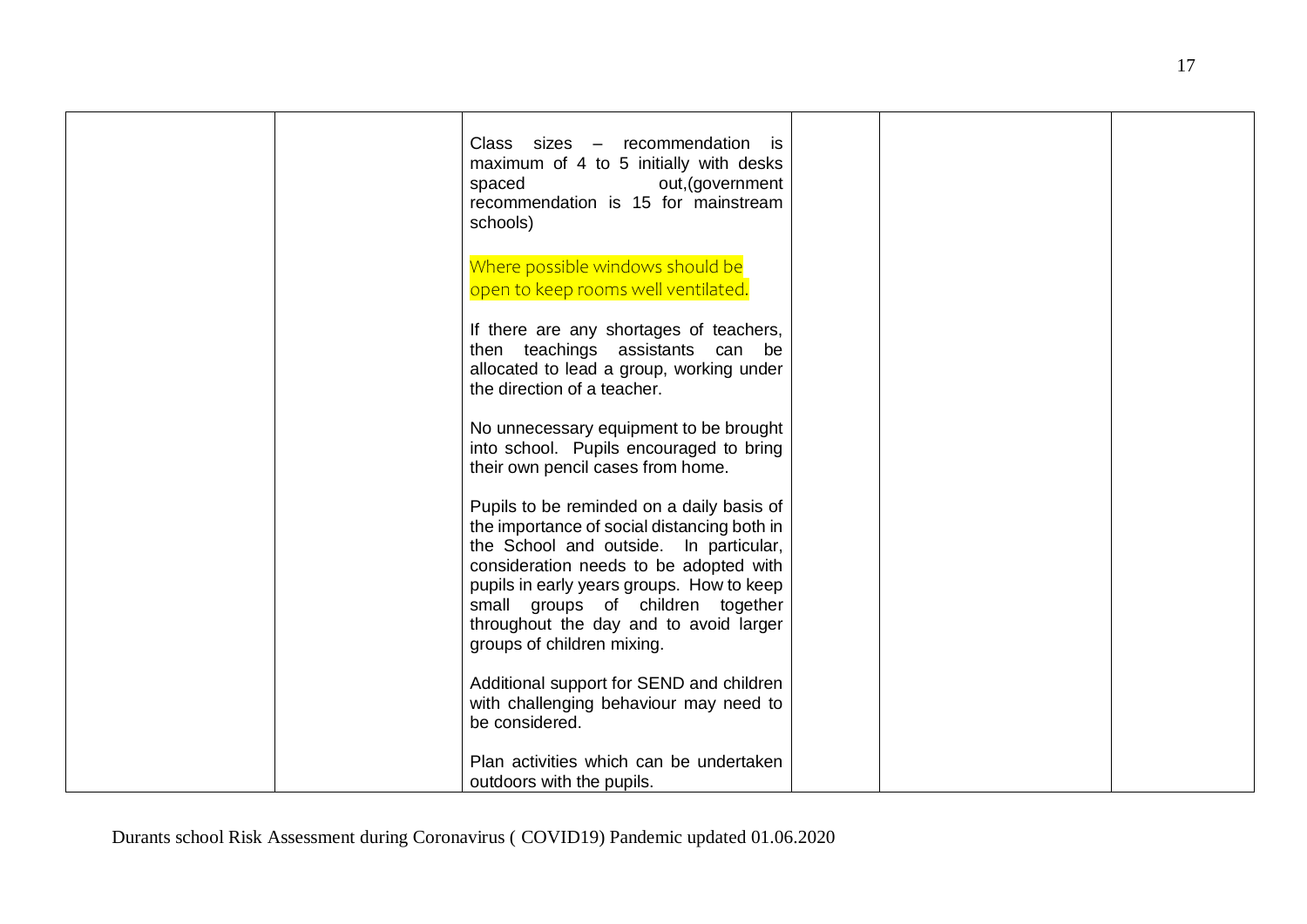|                                                                                 | We are able to consider using some of<br>our outdoor spaces (weather                                                                                            |  |  |
|---------------------------------------------------------------------------------|-----------------------------------------------------------------------------------------------------------------------------------------------------------------|--|--|
|                                                                                 | permitting) for lessons/activities where<br>feasible. Including enclosed areas<br>outside art and cookery, canopy area in                                       |  |  |
|                                                                                 | the main playground and for our more<br>mature groups the grass area at the                                                                                     |  |  |
|                                                                                 | front of the school.<br>Reduce One-to-One sessions with pupils.<br>Where unavoidable this to be done                                                            |  |  |
|                                                                                 | outdoors or in well ventilated area<br>maintaining adequate distance. Try to use                                                                                |  |  |
|                                                                                 | any digital devices to ensure minimum<br>contact.                                                                                                               |  |  |
|                                                                                 | Regular cleaning regime of classrooms.<br>Removal of any unnecessary items from<br>classroom. Removal of soft furnishings,<br>soft toys that are hard to clean. |  |  |
|                                                                                 | Regular/frequent cleaning of toilets for<br>pupil use.                                                                                                          |  |  |
|                                                                                 | Wipes and hand sanitisers available in<br>class and pupils reminded to clean/wash<br>their hands frequently.                                                    |  |  |
|                                                                                 | Staff to raise any concerns with the<br>management as soon as possible.                                                                                         |  |  |
| <b>Potential transmission</b><br>of virus from pupils<br>presenting challenging | Consider what measures are needed to<br>manage behaviour and/or personal                                                                                        |  |  |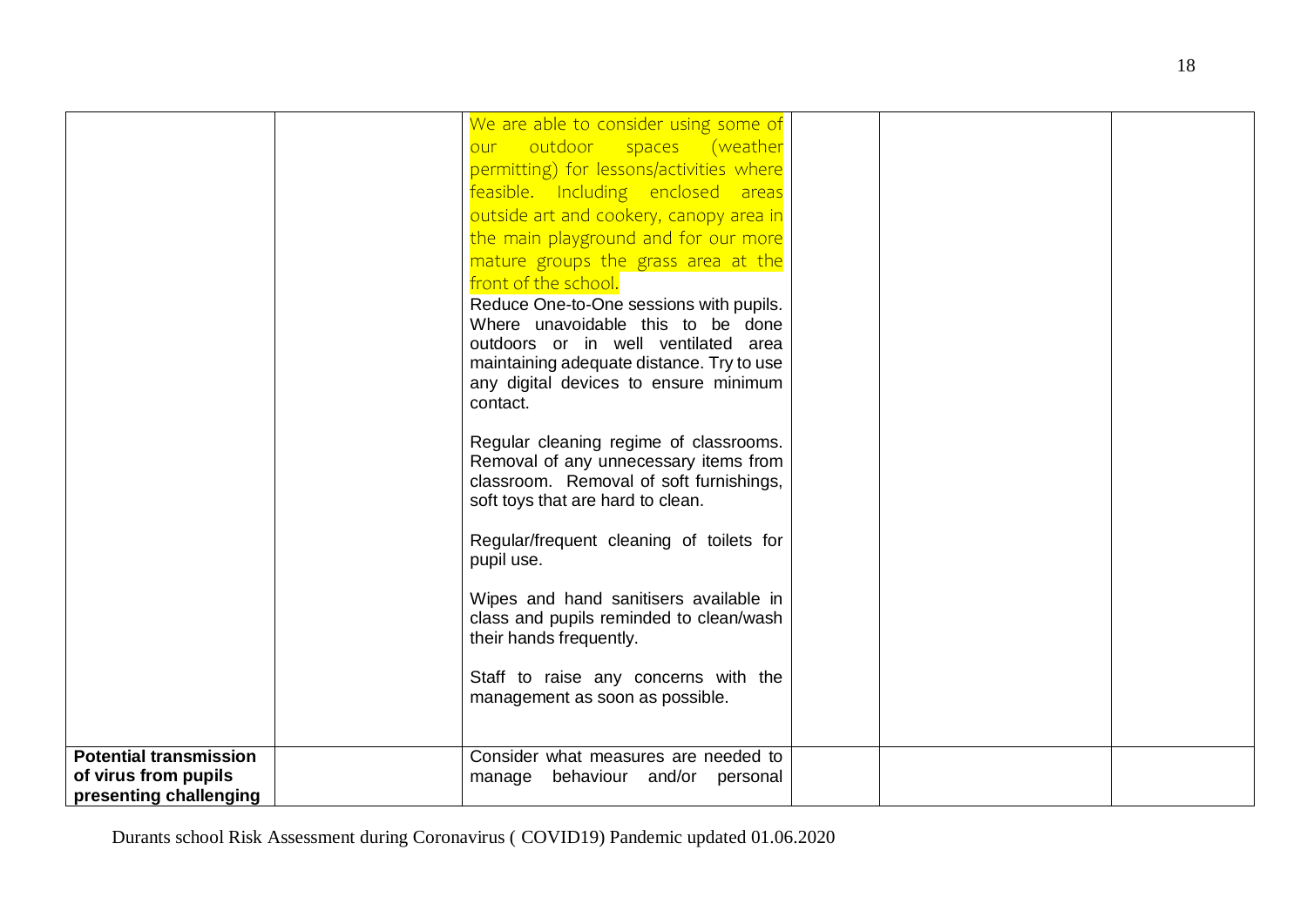| behaviours (eg spitting<br>and biting)                                    | protective equipment that might be<br>needed.<br>Positive Behaviour Support Plan (PBS) in<br>place for all pupils<br>Record behaviours in online behaviour<br>logs<br>Follow pupils Care Plans<br>Any concerns continue to log on cpoms<br>Usual call for assistance system in place<br>& support from senior leaders & your<br><b>Heads of Department</b>                                                                                                                                                                                                                                                                         |  |  |
|---------------------------------------------------------------------------|------------------------------------------------------------------------------------------------------------------------------------------------------------------------------------------------------------------------------------------------------------------------------------------------------------------------------------------------------------------------------------------------------------------------------------------------------------------------------------------------------------------------------------------------------------------------------------------------------------------------------------|--|--|
| <b>Potential exposure to</b><br><b>Coronavirus - Use of</b><br><b>PPE</b> | The majority of staff in education settings<br>will not require PPE beyond what they<br>would normally need for their work, even<br>if they are not always able to maintain a<br>distance of 2 metres from others. PPE is<br>only needed in a very small number of<br>cases including:<br>Children, young people, and students<br>whose care routine already involves the<br>use of PPE due to their intimate care<br>needs should continue to receive their<br>care in the same way. PPE equipment is<br>available as and when required and as<br>per the individual risk assessments. Staff<br>can wear face masks if they wish. |  |  |
| <b>Potential transmission</b><br>of virus from Welfare<br>office          | Staff to adhere to infection control policy.<br>Regular medication protocols to be<br>followed.                                                                                                                                                                                                                                                                                                                                                                                                                                                                                                                                    |  |  |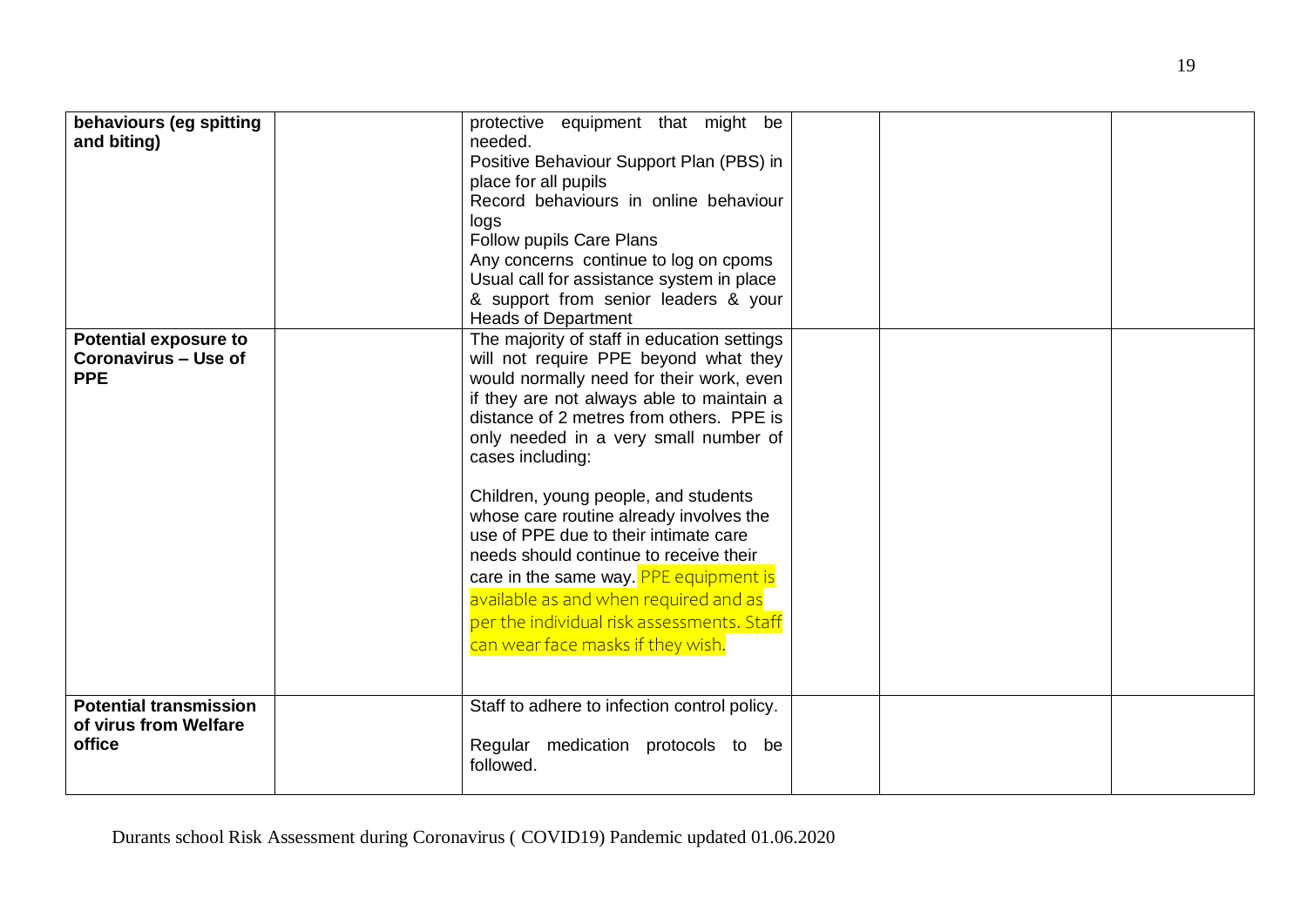|                                                          | Washing facility and sanitisers available in<br>the welfare room.<br>Staff to frequently wash their hands.<br>Avoid/reduce close contact with pupils |  |  |
|----------------------------------------------------------|------------------------------------------------------------------------------------------------------------------------------------------------------|--|--|
|                                                          | where possible.<br>Use face mask/gloves where appropriate                                                                                            |  |  |
| <b>Potential transmission</b>                            | or close contact is unavoidable.<br>Desks to be located or will be taped off so                                                                      |  |  |
| of virus from desks,<br>monitors, keyboards<br>and mouse | that available desks will be 2 metres<br>apart.                                                                                                      |  |  |
|                                                          | Clear desk policy will be robustly applied<br>so as to enable effective cleaning                                                                     |  |  |
|                                                          | Enhanced cleaning regime - including<br>desks every night.<br>Cleaning wipes available on each desk to                                               |  |  |
|                                                          | clean desks and equipment as needed<br>before and after use desk and throughout<br>day as needed                                                     |  |  |
|                                                          | Regular handwashing by staff and pupils,<br>or use a sanitiser if not near a wash hand<br>basin.                                                     |  |  |
| <b>Home visits</b>                                       |                                                                                                                                                      |  |  |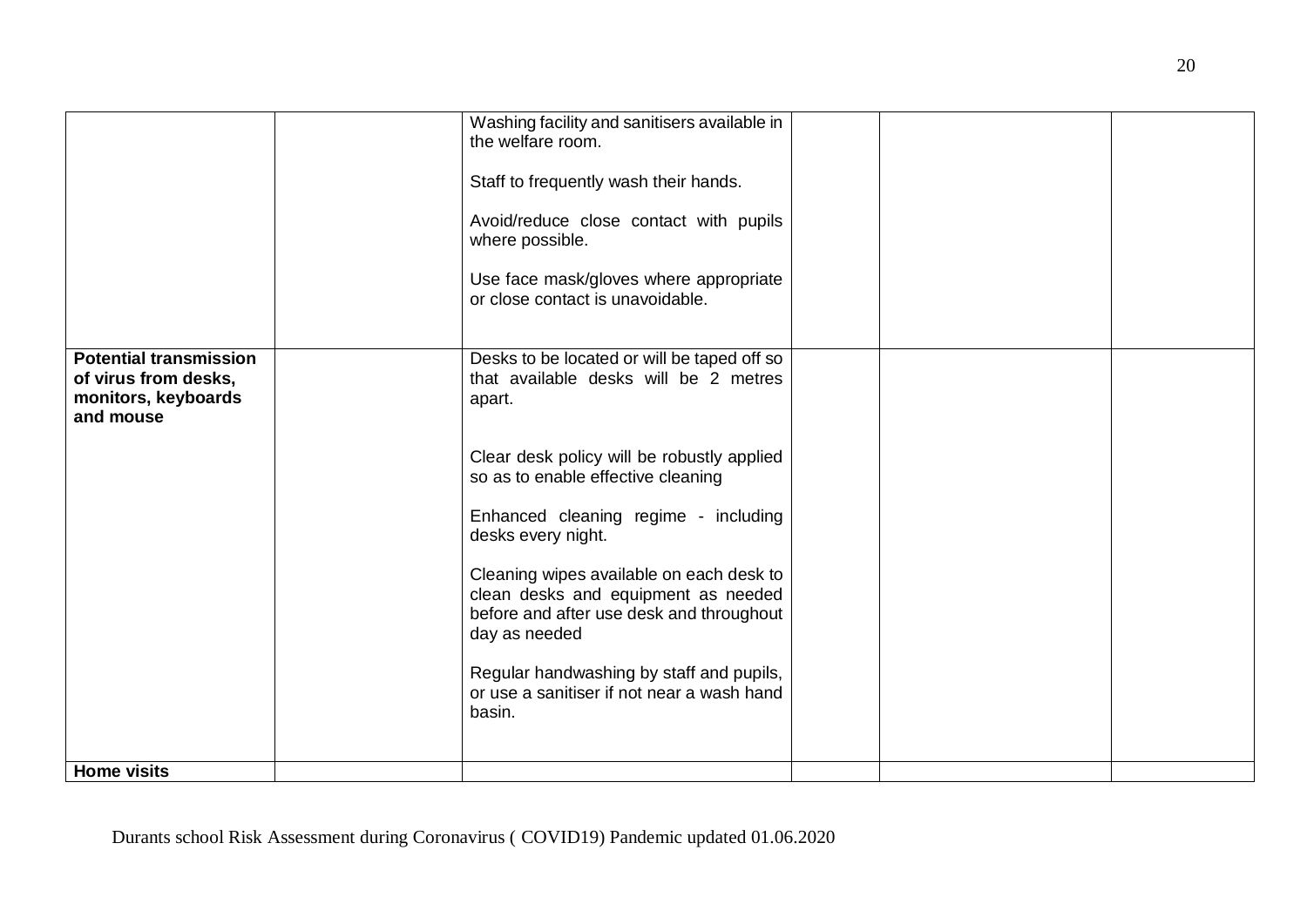|                                                         | Staff are visiting pupils on a very regular<br>basis for door step welfare checks,<br>dropping food parcels & giving pupils<br>packs of learning resources New<br>starters, Information about the pupils to<br>be obtained over the phone or other<br>digital/remote means, teachers to do<br>door step visits to introduce themselves,<br>give pupils their social stories. |                                                                                                                                                                                                                    |  |
|---------------------------------------------------------|------------------------------------------------------------------------------------------------------------------------------------------------------------------------------------------------------------------------------------------------------------------------------------------------------------------------------------------------------------------------------|--------------------------------------------------------------------------------------------------------------------------------------------------------------------------------------------------------------------|--|
| <b>Kitchen</b><br><b>Operations/food</b><br>preparation | School catering arrangements agreed<br>with the catering provider.<br>Full hot food catering<br>When kitchen is operational:<br>Catering staff to wear their usual PPE.<br>Food service over counter to enable 2<br>metre separation between kitchen staff<br>and pupils (use of trolley for some<br>classes).                                                               | Online refresher training for<br>all staff including food<br>hygiene for kitchen staff<br>Consistent monitoring of<br>staff absence because of<br>covid-19 symptoms/contact<br>to ensure prompt return to<br>work. |  |
|                                                         | Food hygiene practices in place as per<br>Better Food Guidance and accurate<br>records maintained<br>No staff are to enter the kitchen. All<br>deliveries and collections of meals are to<br>be over the counter.<br>All packaging to be wiped down using<br>approved methods before storage                                                                                 |                                                                                                                                                                                                                    |  |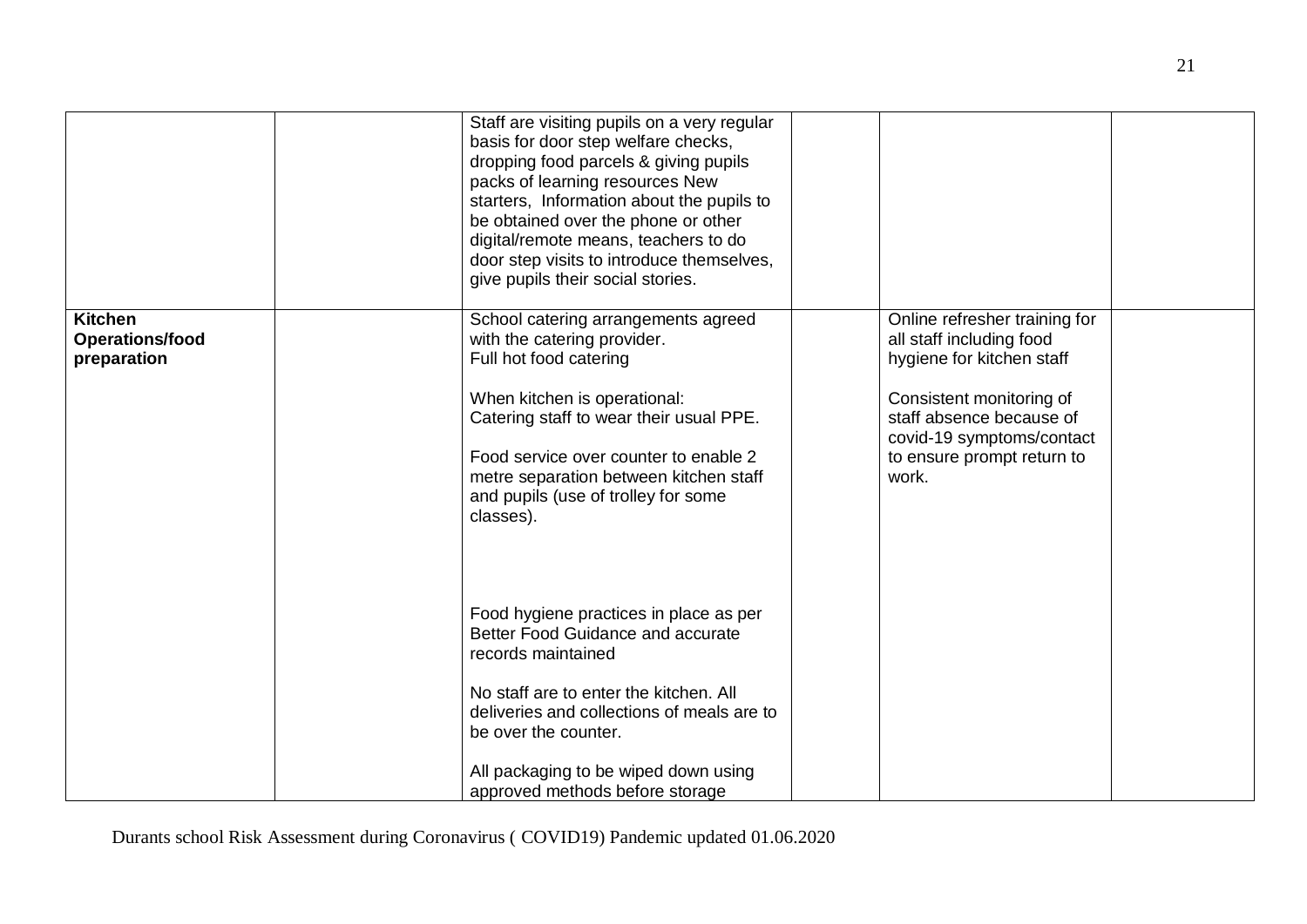|                                                                                                              | All cooking items, plates, cutlery to be<br>washed at 60 degrees<br>Trolleys/other surfaces to be regularly<br>cleaned.<br>Staff to wash hands frequently.<br>Staff need to take responsibility for<br>following H & S guidance and for<br>reporting any issues or concerns as they<br>arise                                                                                                                                                                                                                                                                                                                                                     |  |  |
|--------------------------------------------------------------------------------------------------------------|--------------------------------------------------------------------------------------------------------------------------------------------------------------------------------------------------------------------------------------------------------------------------------------------------------------------------------------------------------------------------------------------------------------------------------------------------------------------------------------------------------------------------------------------------------------------------------------------------------------------------------------------------|--|--|
| <b>Potential transmission</b><br>of virus during<br>lunch/play breaks /<br>food served in the<br>dining hall | Where possible pupils to queue and<br>collect lunch and eat it outdoors. No<br>seating in dining hall unless can maintain<br>2 metre separation.<br>Lunch/dining - uses of 2 side rooms to<br>minimise number of pupils/staff in the<br>lunch hall. Four reduced classes at any<br>one time so adequate spacing can be<br>adhered to. Staff are encouraged to<br>bring the pupils' lunch to their class to<br>reduce movement around the school<br>and social distance.<br>Tables spaced in rows and pupils sat<br>situated to adhere to safe distancing.<br>Clear signage for queuing & spacing.<br>Distance to be adhered to while<br>queuing. |  |  |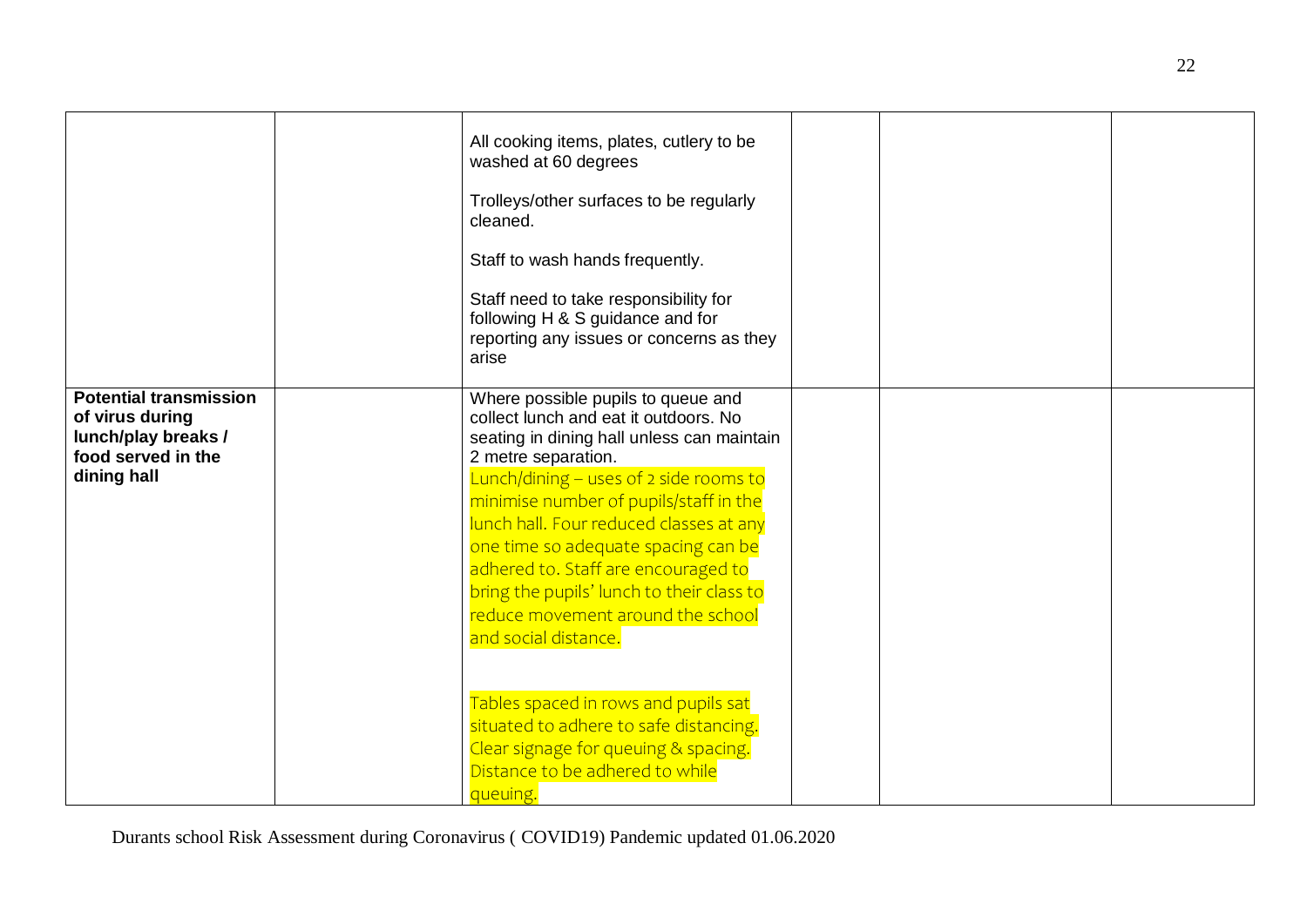|  | Separate entry and exits to the dining<br>hall where possible with one way in and<br>out. Mark out queuing arrangements. |  |  |
|--|--------------------------------------------------------------------------------------------------------------------------|--|--|
|  | When Dining hall is operational:                                                                                         |  |  |
|  | Dining hall seating to arranged in line<br>with governments guidance on social<br>distancing.                            |  |  |
|  | Staggered lunch breaks for pupils and<br>limiting the number if pupils at any one<br>time in the dining hall.            |  |  |
|  | Pupils encouraged to dispose of their<br>left- over food in the bins.                                                    |  |  |
|  | Bins provided at various location in the<br>dining hall.                                                                 |  |  |
|  | Pupils will be supervised as normal.                                                                                     |  |  |
|  | Staggered play/break times.                                                                                              |  |  |
|  | Staggered staff breaks-staff should<br>have one 30 minute lunch break.                                                   |  |  |
|  | Health and safety:                                                                                                       |  |  |
|  | No activities excessively exerting.                                                                                      |  |  |
|  | gatherings including,<br>No<br>mass                                                                                      |  |  |
|  | assemblies and briefing. We will not do                                                                                  |  |  |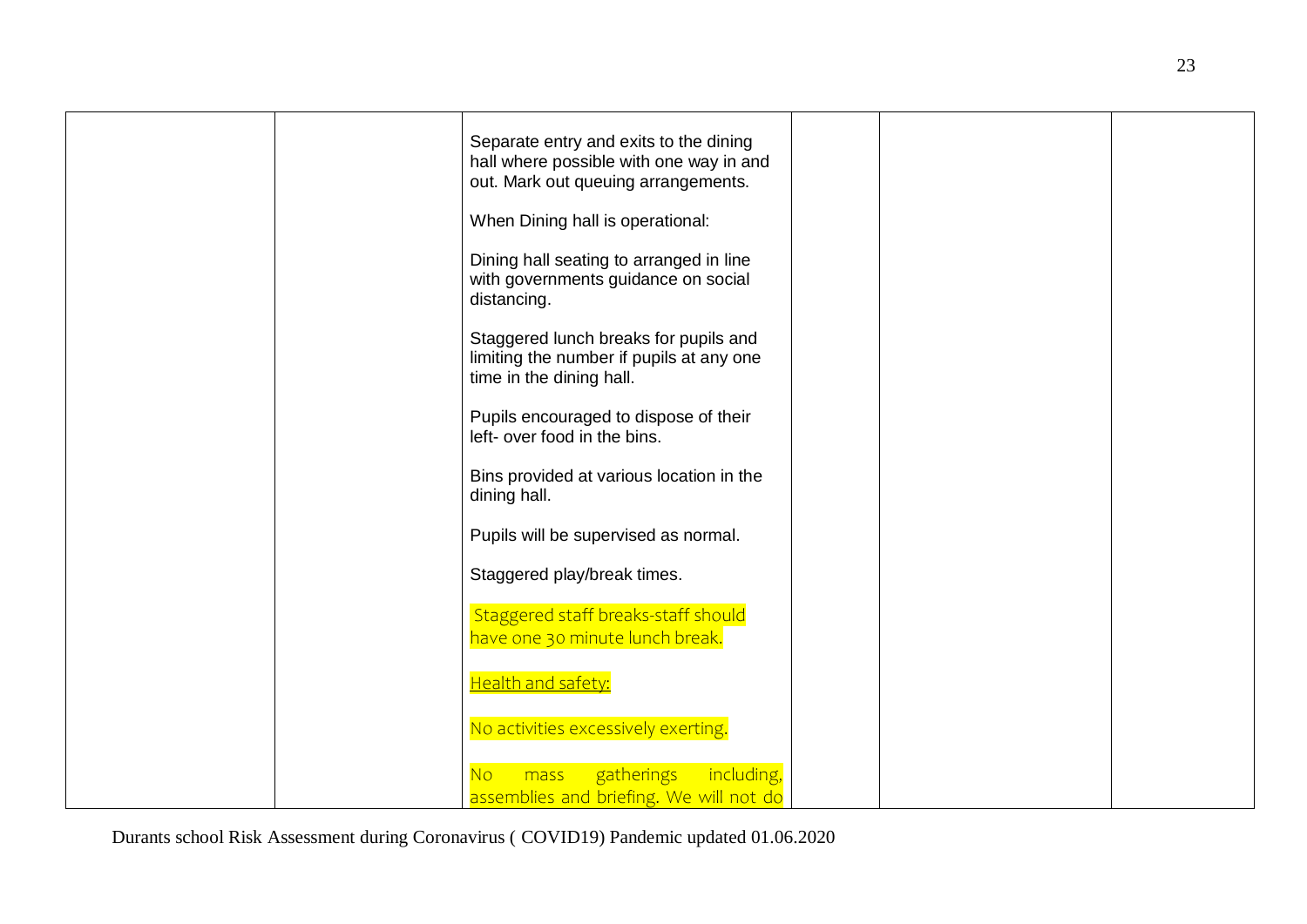|                                                                    | routine fire drill practice. Again so there<br>is no unnecessary gatherings where<br>social distancing would be difficult.<br>Staggered pupils getting off the bus,<br>unloading one bus at a time.<br>Staff can ring the office when they arrive<br>at work instead of signing in at the office.                                                                                                                            |                                                                                                                                |  |
|--------------------------------------------------------------------|------------------------------------------------------------------------------------------------------------------------------------------------------------------------------------------------------------------------------------------------------------------------------------------------------------------------------------------------------------------------------------------------------------------------------|--------------------------------------------------------------------------------------------------------------------------------|--|
| <b>Handling Deliveries</b>                                         | Considering methods to reduce frequency<br>of deliveries, for example by ordering<br>larger quantities less often.<br>Local arrangements to be made whether<br>deliveries made external to the building or<br>to pre-allocated area as appropriate.<br>Staff wiping the outer surfaces of delivery<br>boxes before handling/relocating/sorting<br>the delivery<br>Wash<br>after<br>handling<br>hands<br>deliveries/packaging |                                                                                                                                |  |
| <b>Potential transmission</b><br>of virus from<br>visitors/parents | Parents to observe social distancing when<br>dropping and picking children from<br>school.<br>Only one parent to pick/drop the children.                                                                                                                                                                                                                                                                                     | Where parents wish to<br>discuss any concerns with<br>the teacher, this to be done<br>outdoors maintaining social<br>distance. |  |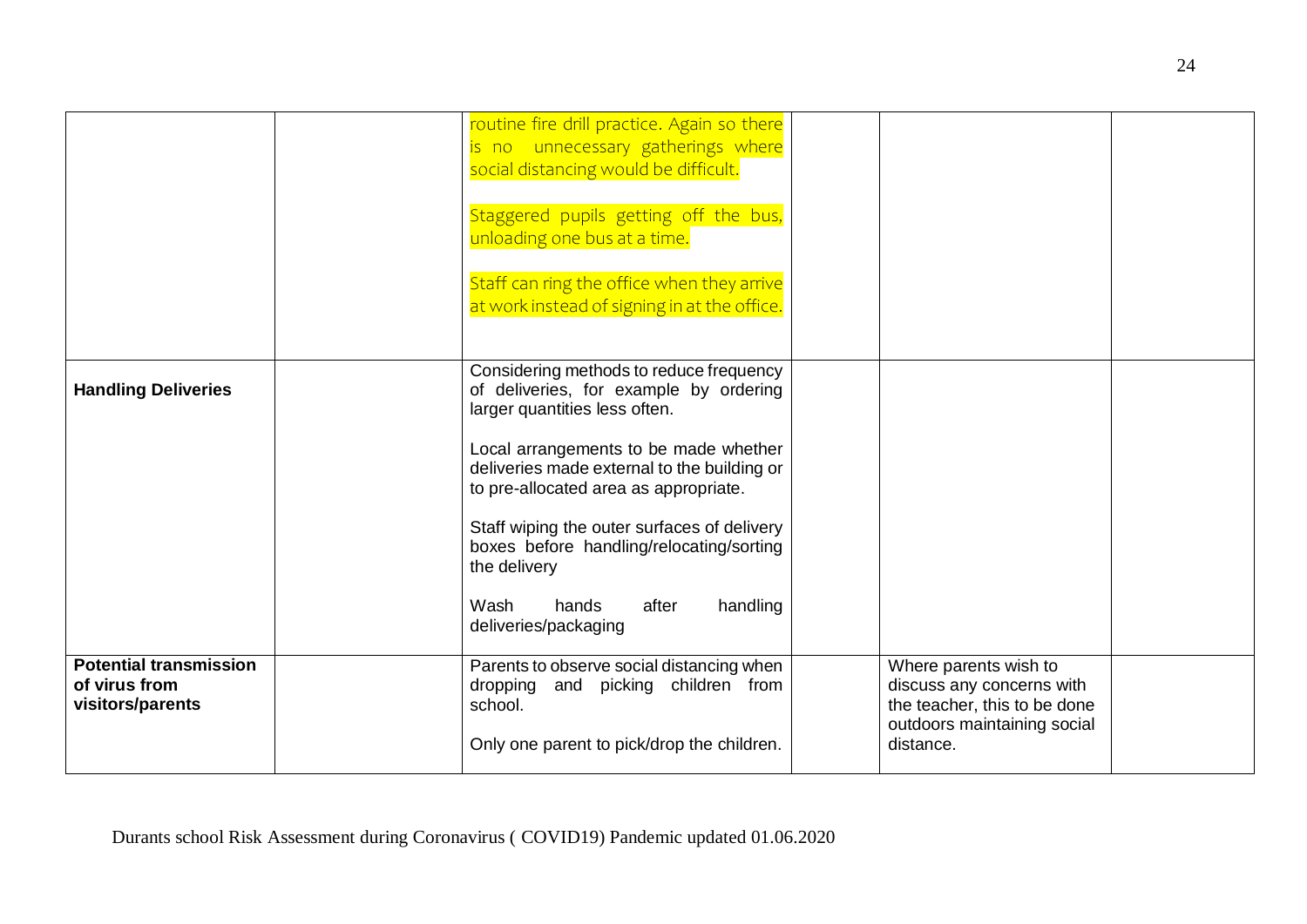| Staggered school start and finish timings<br>to avoid crowding by the school gates.<br>Parents visiting reception office to wait<br>outside. When queues are likely parents<br>to maintain 2 metre distance.<br>Social distancing arrangements put in<br>place with good signage, floor markings<br>etc<br>Only one parent will be allowed in the<br>reception area at any one time.<br>Fixed/standalone sanitisers stations will<br>be set up at various locations including<br>entry and exit points.<br>Screens already installed at reception<br>desk.<br>Staff are to regularly wash hands or use<br>hand gel frequently i.e. on arriving at | Notices displayed in<br>Reception office reminding<br>the parents not to send their<br>child to school if they or<br>anyone in the household<br>have symptoms and to<br>remind the public to practice<br>social distancing when on<br>school site.<br>Pre-recorded advisory<br>message on the school<br>phone line about the<br>COVID-19 symptoms and<br>isolation. |
|---------------------------------------------------------------------------------------------------------------------------------------------------------------------------------------------------------------------------------------------------------------------------------------------------------------------------------------------------------------------------------------------------------------------------------------------------------------------------------------------------------------------------------------------------------------------------------------------------------------------------------------------------|---------------------------------------------------------------------------------------------------------------------------------------------------------------------------------------------------------------------------------------------------------------------------------------------------------------------------------------------------------------------|
| work, after handling parcels/post/books,<br>moving from room to room.<br>Reduce<br>intake<br>of<br>any<br>paper<br>documentation from parents. Advise<br>parents to email any documentation.<br>Where it is unavoidable, staff to ensure                                                                                                                                                                                                                                                                                                                                                                                                          |                                                                                                                                                                                                                                                                                                                                                                     |
| wash and sanitise hands regularly.                                                                                                                                                                                                                                                                                                                                                                                                                                                                                                                                                                                                                |                                                                                                                                                                                                                                                                                                                                                                     |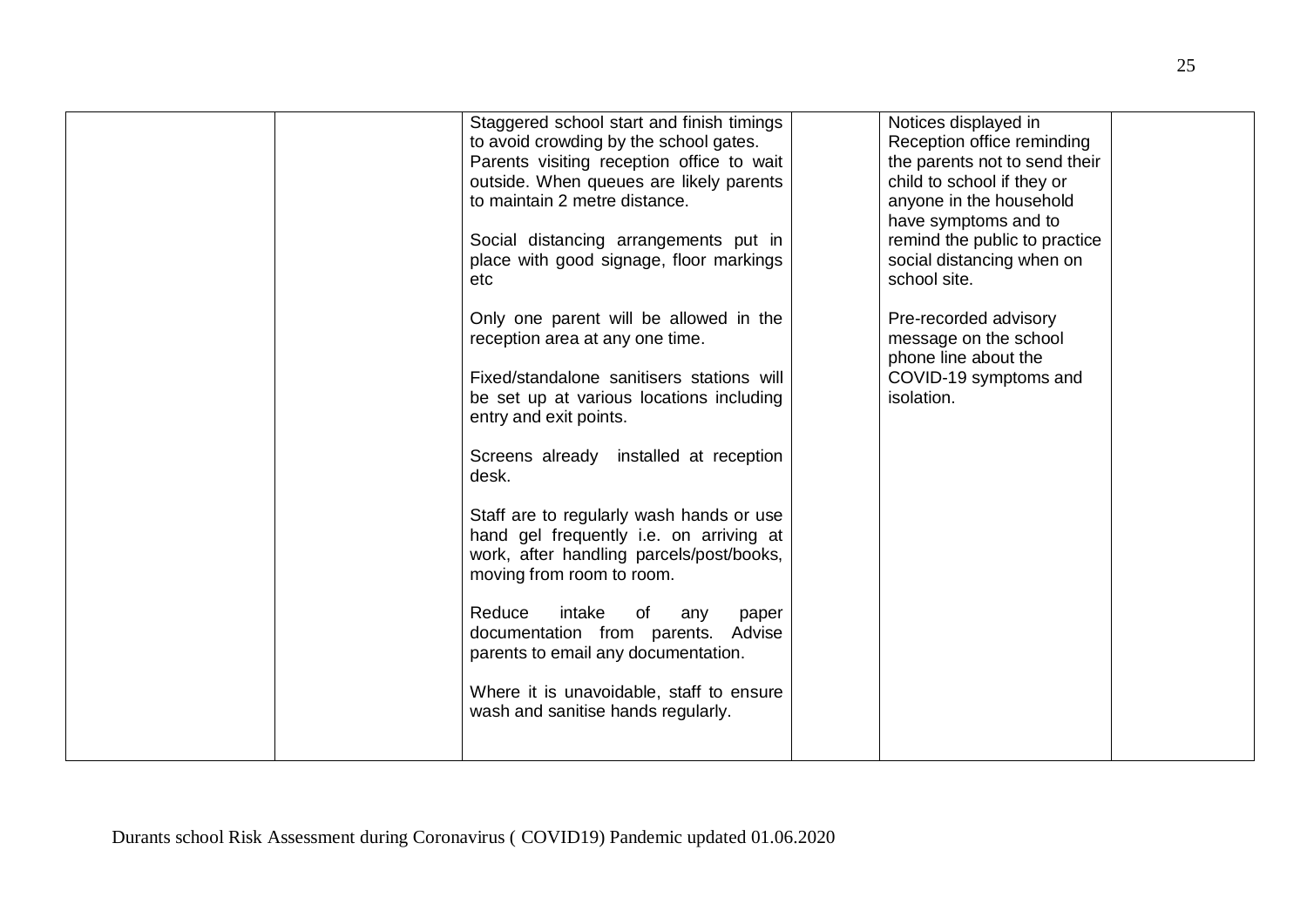| <b>Potential transmission</b><br>of virus from<br>contractors attending<br>the school site | Contractors to be notified in advance not<br>to attend the premises if they have<br>symptoms<br>Attendance by contractors notified to<br>reception desk in advance<br>Contractors to sign in at reception desk<br>and declare they do not have symptoms.<br>Site manager to ensure area of the work<br>is clear before-hand. Any pupils and staff<br>to leave that area.<br>Site manager to liaise with and monitor<br>contractor maintaining<br>the<br>social<br>distancing where possible.<br>Sanitisers stations will be set up at various<br>locations including entry and exit points.<br>Supervised and limited access to other<br>parts of the building<br>cleaning<br>Regular<br>regime<br>of | Staff to observe and ask<br>any contractors to leave the<br>building if they have<br>symptoms |
|--------------------------------------------------------------------------------------------|-------------------------------------------------------------------------------------------------------------------------------------------------------------------------------------------------------------------------------------------------------------------------------------------------------------------------------------------------------------------------------------------------------------------------------------------------------------------------------------------------------------------------------------------------------------------------------------------------------------------------------------------------------------------------------------------------------|-----------------------------------------------------------------------------------------------|
|                                                                                            | public/communal areas.                                                                                                                                                                                                                                                                                                                                                                                                                                                                                                                                                                                                                                                                                |                                                                                               |
| <b>Potential Spread of</b><br>virus from School<br>Library                                 | Library to be closed for time being.<br>Staff to make use of any digital resources<br>for pupils.<br>Once operational only limited number of<br>pupils can attend the library at any one<br>time.                                                                                                                                                                                                                                                                                                                                                                                                                                                                                                     |                                                                                               |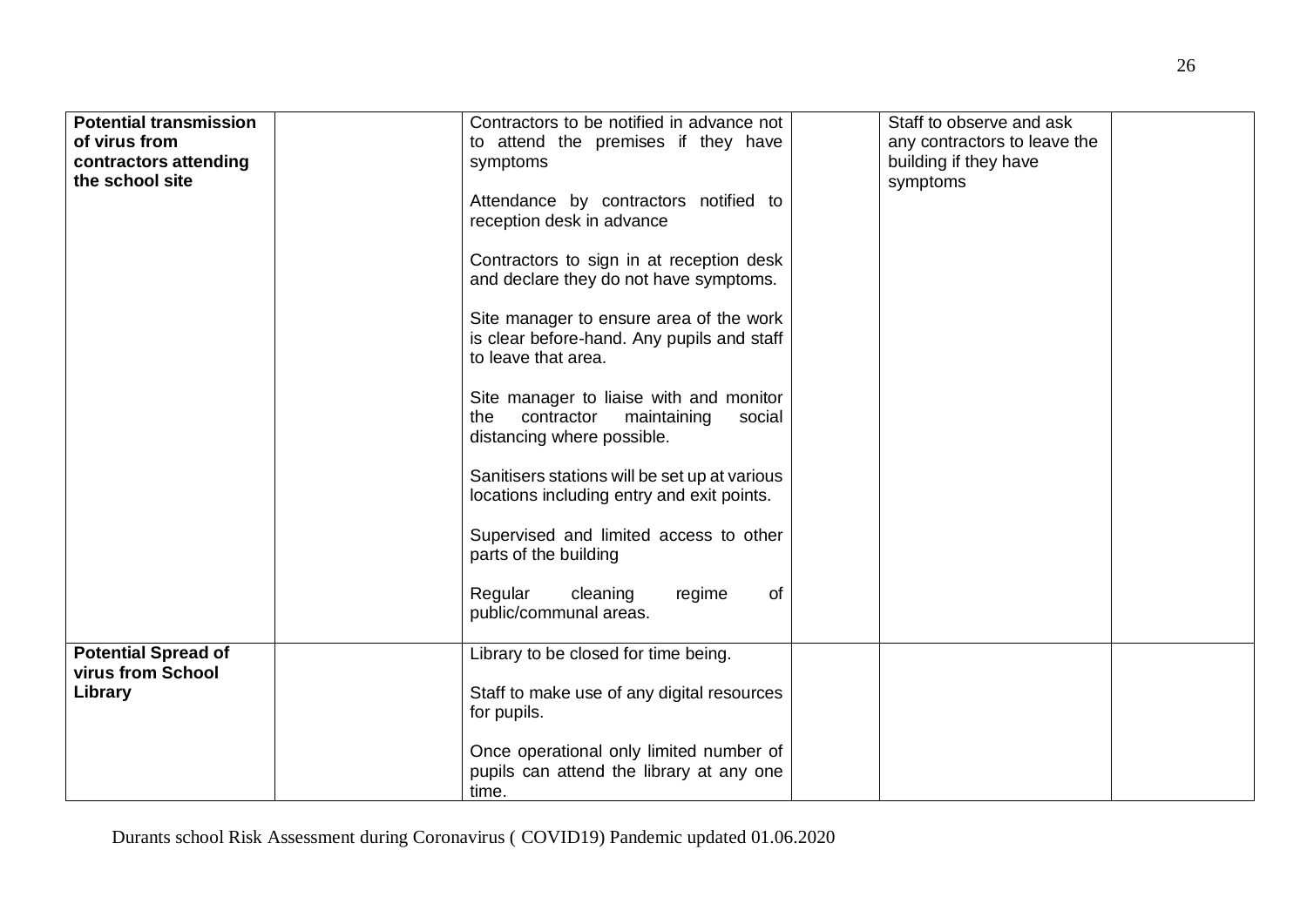| Accidents, security and<br>other incidents:           | In an emergency, for example, an<br>accident or fire, people do not have to stay<br>2m apart if it would be unsafe.<br>People involved in the provision of<br>assistance to others should pay particular<br>sanitation<br>attention<br>to<br>measures<br>immediately afterwards including washing<br>hands.<br>first aid and fire safety arrangements in<br>place                                                                                                                                                                                                                                      |                                                                                                  |
|-------------------------------------------------------|--------------------------------------------------------------------------------------------------------------------------------------------------------------------------------------------------------------------------------------------------------------------------------------------------------------------------------------------------------------------------------------------------------------------------------------------------------------------------------------------------------------------------------------------------------------------------------------------------------|--------------------------------------------------------------------------------------------------|
| <b>Potential stress/anxiety</b><br>caused by COVID-19 | Reassurance to staff of measures taken<br>seriously to protect their safety.<br>Communication of message that for most<br>people Covid 19 results in mild illness.<br>Also, that transmission of the virus is more<br>likely if in contact with someone with<br>symptoms at less than 2 metres for 15<br>minutes or more.<br>communications<br>Regular<br>from<br>Headteacher.<br><b>Mental Health</b><br>Senior Leadership Team will promote<br>mental health & wellbeing awareness to<br>staff during the Coronavirus outbreak and<br>will offer whatever support they can to<br>help<br>Reference - | Regular communication of<br>mental health information<br>should be communicated to<br>all staff. |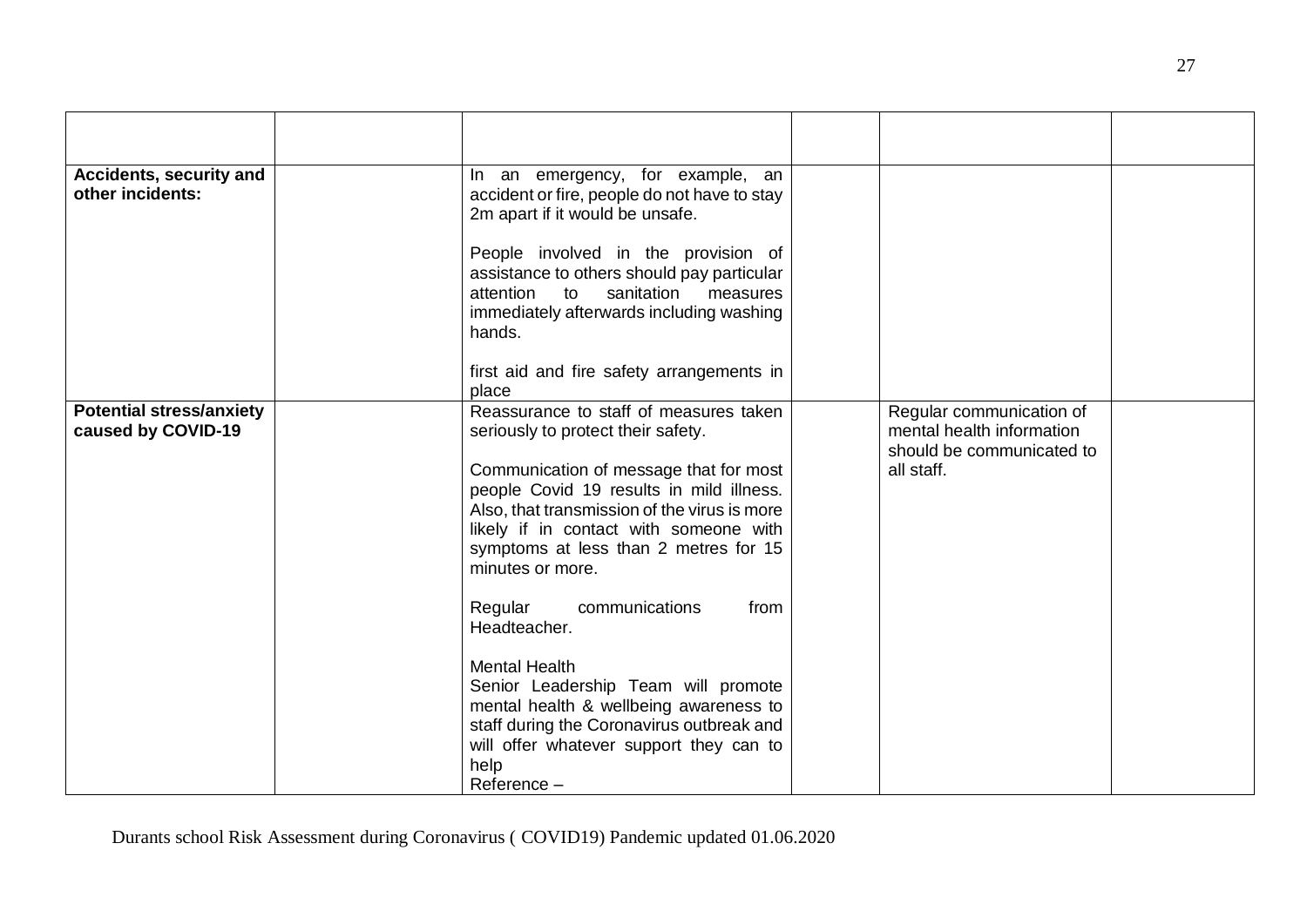|                                                                    | https://www.gov.uk/government/publicati<br>ons/covid-19-guidance-for-the-public-on-<br>mental-health-and-wellbeing/guidance-<br>for-the-public-on-the-mental-health-and-<br>wellbeing-aspects-of-coronavirus-covid-<br><u>19</u><br>Regular contact with managers and<br>colleagues<br>One to one supervision meetings with<br>manager<br>Employee<br>assistance<br>Access<br>to<br>line/occupational health service.<br>The Education Support Partnership<br>provides mental health & wellbeing<br>support to the Education sector:<br>https://www.educationsupport.org.uk/ |  |  |
|--------------------------------------------------------------------|------------------------------------------------------------------------------------------------------------------------------------------------------------------------------------------------------------------------------------------------------------------------------------------------------------------------------------------------------------------------------------------------------------------------------------------------------------------------------------------------------------------------------------------------------------------------------|--|--|
|                                                                    | Please see school website, staff section<br>for access to computer- based training on<br>coronavirus, stress etc.<br>Please see school website, staff section<br>for access to online guidance regarding<br>bereavement during the coronavirus<br>period                                                                                                                                                                                                                                                                                                                     |  |  |
| <b>Travel between</b><br>schools or other travel<br>whilst at work | Encourage greater use of walking, cycling<br>or own car rather than public transport if<br>possible with staff.                                                                                                                                                                                                                                                                                                                                                                                                                                                              |  |  |